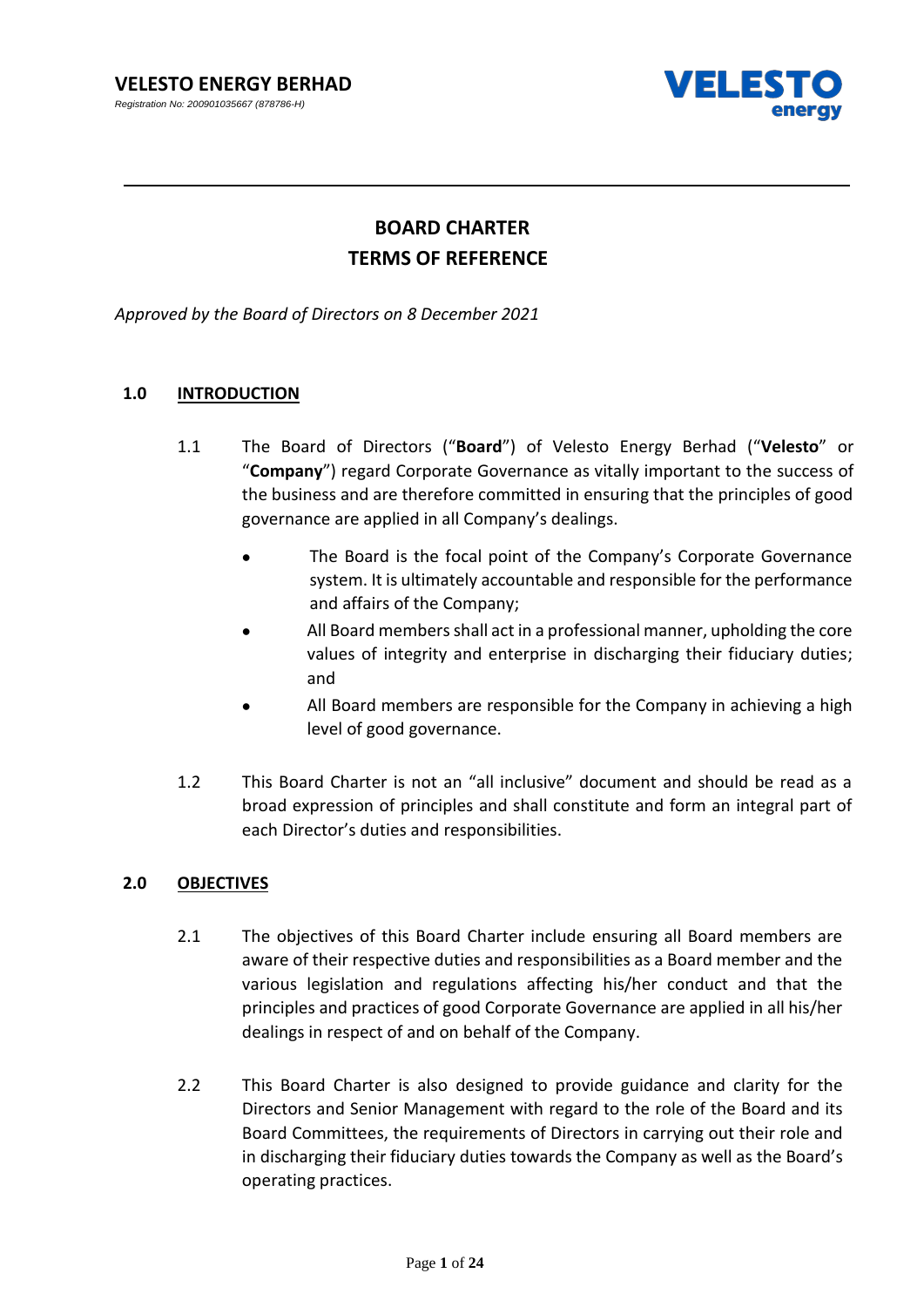

## **3.0 THE BOARD**

## **3.1 Role and Responsibility of a Director**

- 3.1.1 The Board is in charge of leading and managing the Company in an effective and responsible manner. Each Director has a legal duty to act in the best interests of the Company. The Directors, collectively and individually, are expected to be aware of their responsibilities to the shareholders and stakeholders for the manner in which the affairs of the Company are managed. The Board sets the Company's values and standards and ensures that its obligations to its shareholders and stakeholders are understood and met.
- 3.1.2 The Directors understand that the responsibility for good Corporate Governance rests with them and therefore strive to apply the broad principles and specific recommendations on structures and processes as stated in the Malaysian Code on Corporate Governance 2021 ("**MCCG 2021**"). The Board is to include a narrative statement in the Annual Report of the Company on the extent of compliance with the principles and best practices in Corporate Governance, pursuant to the Main Market Listing Requirement and MCCG 2021.
- 3.1.3 The Company complies with various guidelines and recommendations issued by Bursa Malaysia Securities Berhad ("**Bursa Malaysia**"), the Securities Commission ("**SC**"), Green Book on Enhancing Board Effectiveness ("**Green Book**") by the Putrajaya Committee on Government - Linked Companies ("**GLC**") High Performance and Corporate Governance Guide and MCCG 2021. The Board's roles, responsibilities and composition are also governed by its Constitution of the Company and the laws and regulations governing companies in Malaysia.
- 3.1.4 The Board meets in person at least once every quarter to facilitate the discharge of its responsibilities. Members of the Management who are not Directors are invited to attend and speak at meetings on matters relating to their sphere of responsibility.
- 3.1.5 Duties of the Board include establishing the corporate vision and mission, as well as the philosophy of the Company, setting the aims of the management and monitoring the performance of the management.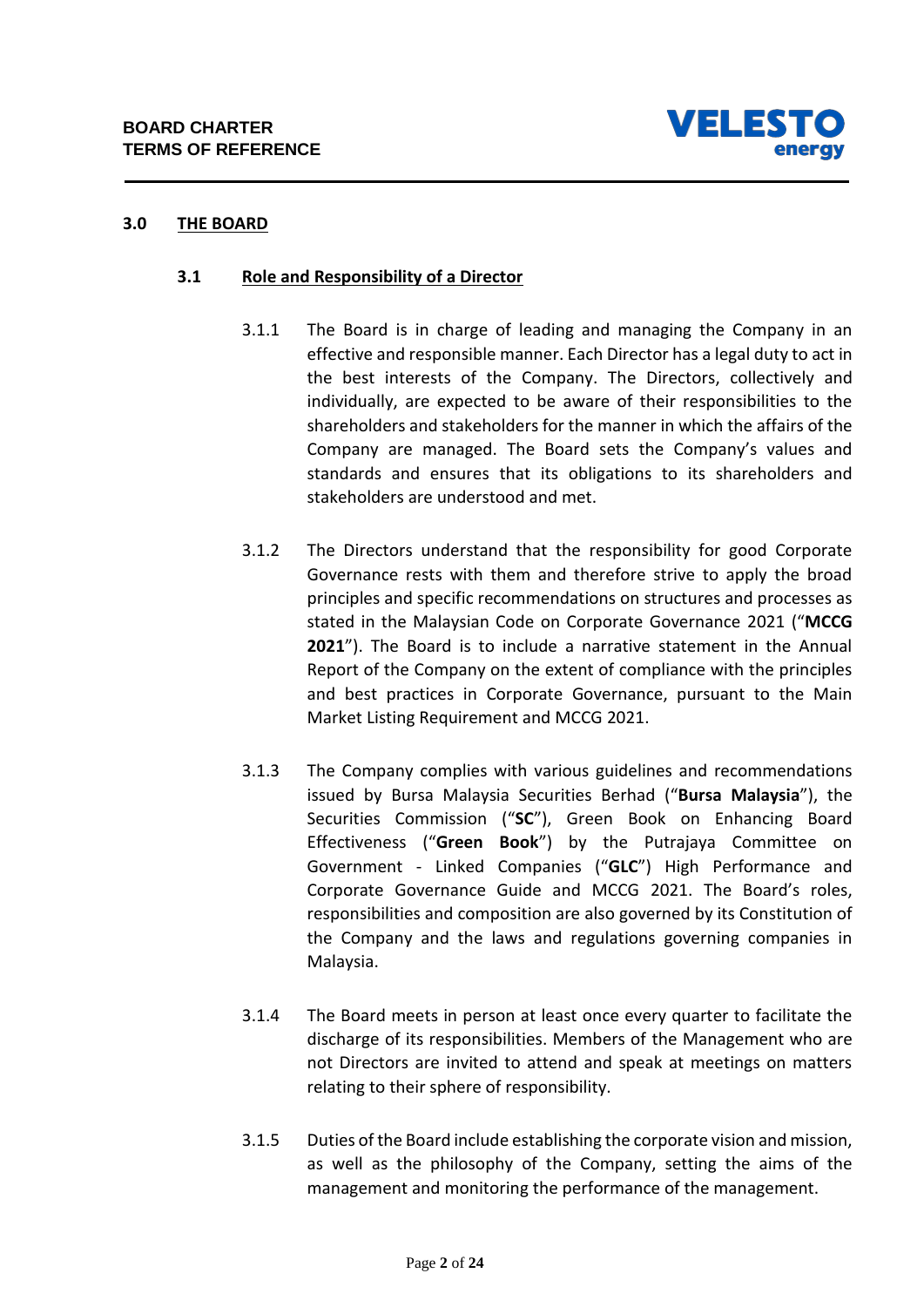

- 3.1.6 Duties of the Board generally include the following:-
	- (a) provides guidance on the corporate strategic direction, governance, challenges assumption, priorities and options as put forward by the Management in the strategic plan and review the business plan and budget and sets targets for the Management to ensure integration of sustainability considerations in upholding its underlying environmental, social as well as governance ("**ESG**") issues;
	- (b) together with management takes responsibility for the governance of sustainability in the company including setting the company's sustainability strategies, priorities and targets;
	- (c) reviews, approves and provides feedbacks on corporate key performance indicators ("**KPIs**") and targets, and reviews results quarterly, discusses material variances, and ensures that corrective actions are taken if required;
	- (d) selects and proactively plans the President succession and evaluates the President, endorses the development plan to those in pivotal positions, understands the pool of future leaders as well as reviewing the philosophy of the Company;
	- (e) supports the promotion and inculcation of good ethical practices and corporate governance in Velesto and its subsidiaries ("**Velesto Group**") and vendors, suppliers, service providers and other business partners to Velesto Group;
	- (f) sets the Company's risk parameters, understands major risk exposure and ensures appropriate risk mitigation approach is in place and considers the risk factors in all major decisions;
	- (g) ensures that all views of the shareholders are represented and shareholders are treated equally; and
	- (h) balances and manages economic impact of stakeholders' interests on shareholders' values, and supports the Management in managing key stakeholders.
	- (i) The Board ensures that the Company's sustainability strategies, priorities and targets as well as performance against these targets are communicated to its internal and external stakeholders.
	- (j) The Board takes appropriate action to ensure they stay abreast with and understand the sustainability issues relevant to the company and its business, including climate-related risks and opportunities.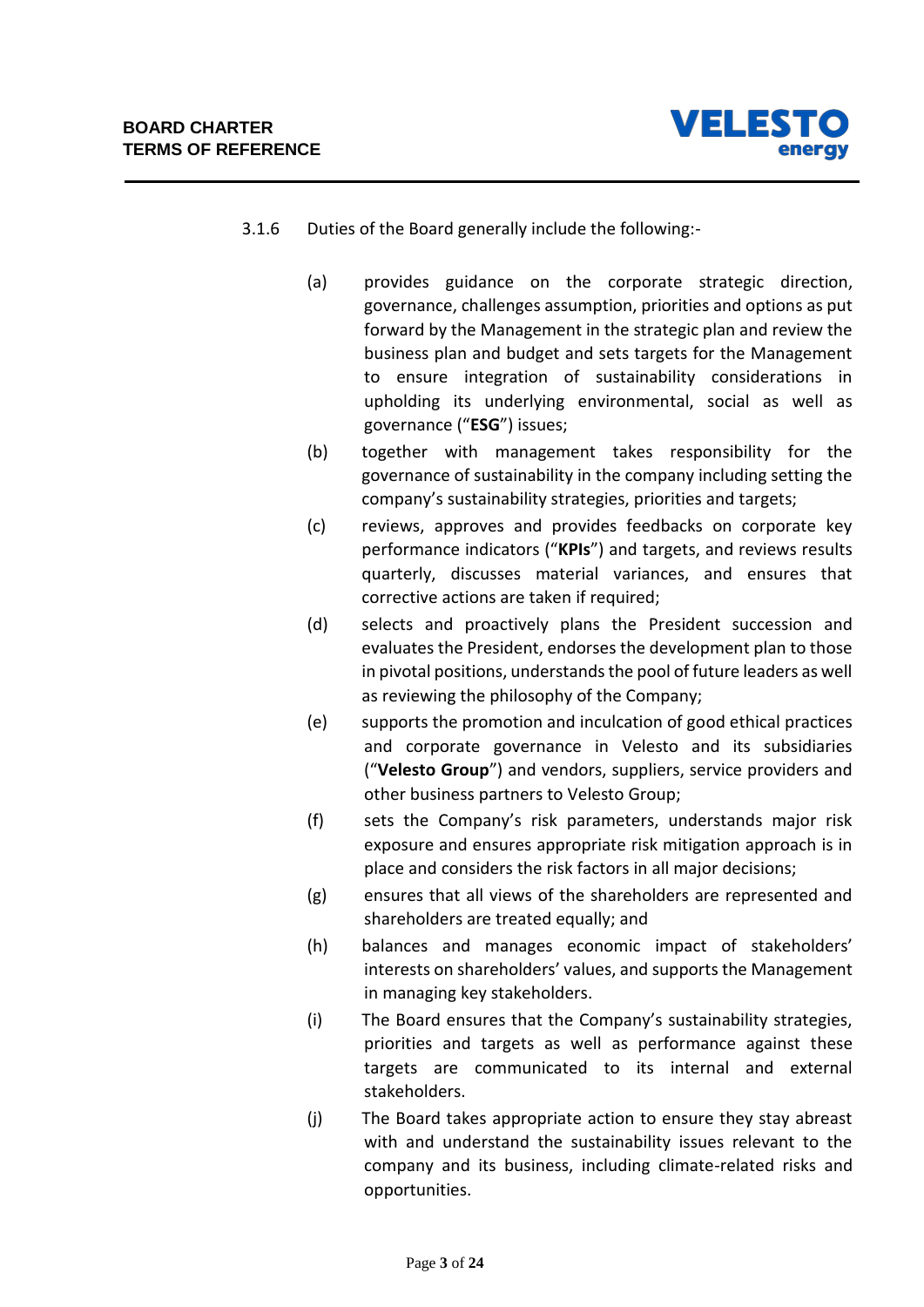

- (k) The board should ensure shareholders have the information they require to make an informed decision on the appointment and reappointment of a director. This includes details of any interest, position or relationship that might influence, or reasonably be perceived to influence, in a material respect their capacity to bring an independent judgement to bear on issues before the board and to act in the best interests of the listed company as a whole.
- 3.1.7 All Directors should objectively discharge their duties and responsibilities at all times as fiduciaries in the interest of the Company. Every Director is required to keep abreast of his responsibilities as a Director and of the conduct, business activities and development of the Company.

To enable the Board to discharge its responsibilities in meeting the goals and objectives of the Company, the Board should, among others:-

- (a) together with Senior Management, promote the culture of integrity, lead by example and high standards of corporate governance within the Velesto Group which will reinforce ethical, prudent and professional behaviour to be adopted;
- (b) review, challenge and decide on the Management's proposals for the Company, and monitor its implementation by the Management;
- (c) ensure that the strategic plan of the Company supports longterm value creation and includes strategies on economic, environmental and social considerations underpinning sustainability;
- (d) identifies a designated person within management, to provide dedicated focus to manage sustainability strategically, including the integration of sustainability considerations in the operations of the Company;
- (e) supervise and assess the Management's performance to determine whether the business is being properly managed;
- (f) ensure there is a sound framework for internal controls and risk management;
- (g) understand the principal risks of the Company's business and recognise that business decisions will involve taking appropriate risks;
- (h) set the risk appetite within which the Board expects the Management to operate and ensure that there is an appropriate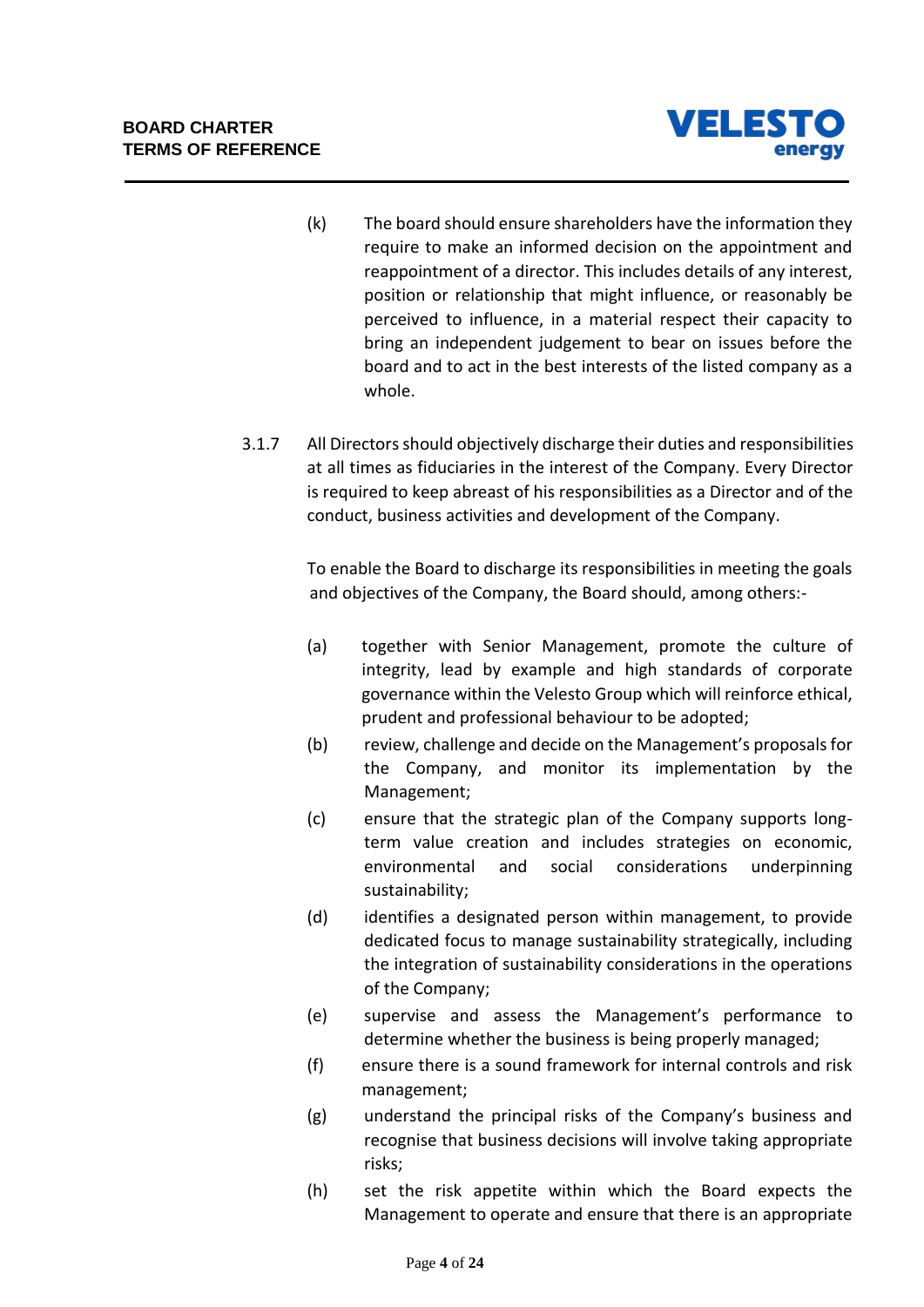

risk management framework to identify, analyse, evaluate, manage and monitor significant financial and non-financial risks;

- (i) ensure that Senior Management has the necessary skills and experiences and there are measures in place to provide for the orderly succession of the Board and Senior Management;
- (j) ensure that the Company has in place procedures to enable effective communication with stakeholders; and
- (k) ensure the integrity of the Company's financial and non-financial reporting.
- 3.1.8 The Board has established written procedures in determining issues that require decisions of all Board members and issues that can be delegated to Board Committees or the Management. The Board may from time to time establishes Board Committees to assist in the discharge of its responsibilities.
- 3.1.9 The Board reserves full decision-making powers on the following matters:-
	- (a) Material acquisitions and disposal of assets;
	- (b) Investments in major projects;
	- (c) Authority levels;
	- (d) Treasury policies;
	- (e) Risk Management policies;
	- (f) Key human resource issues; and
	- (g) Conflict of interest issues relating to a substantial shareholder or Director.
- 3.1.10 The Board has established a procedure whereby the Directors, collectively or individually, may seek independent professional advice in furtherance of their duties at the Company's expense.

## **3.2 Composition and Board Balance**

3.2.1 The Board consists of a mix of qualified and experienced professionals with diverse experiences, backgrounds and perspectives. The composition and size of the Board is such that it facilitates the making of informed and critical decisions by the Board members in order to strengthen board leadership and oversight of sustainability issues.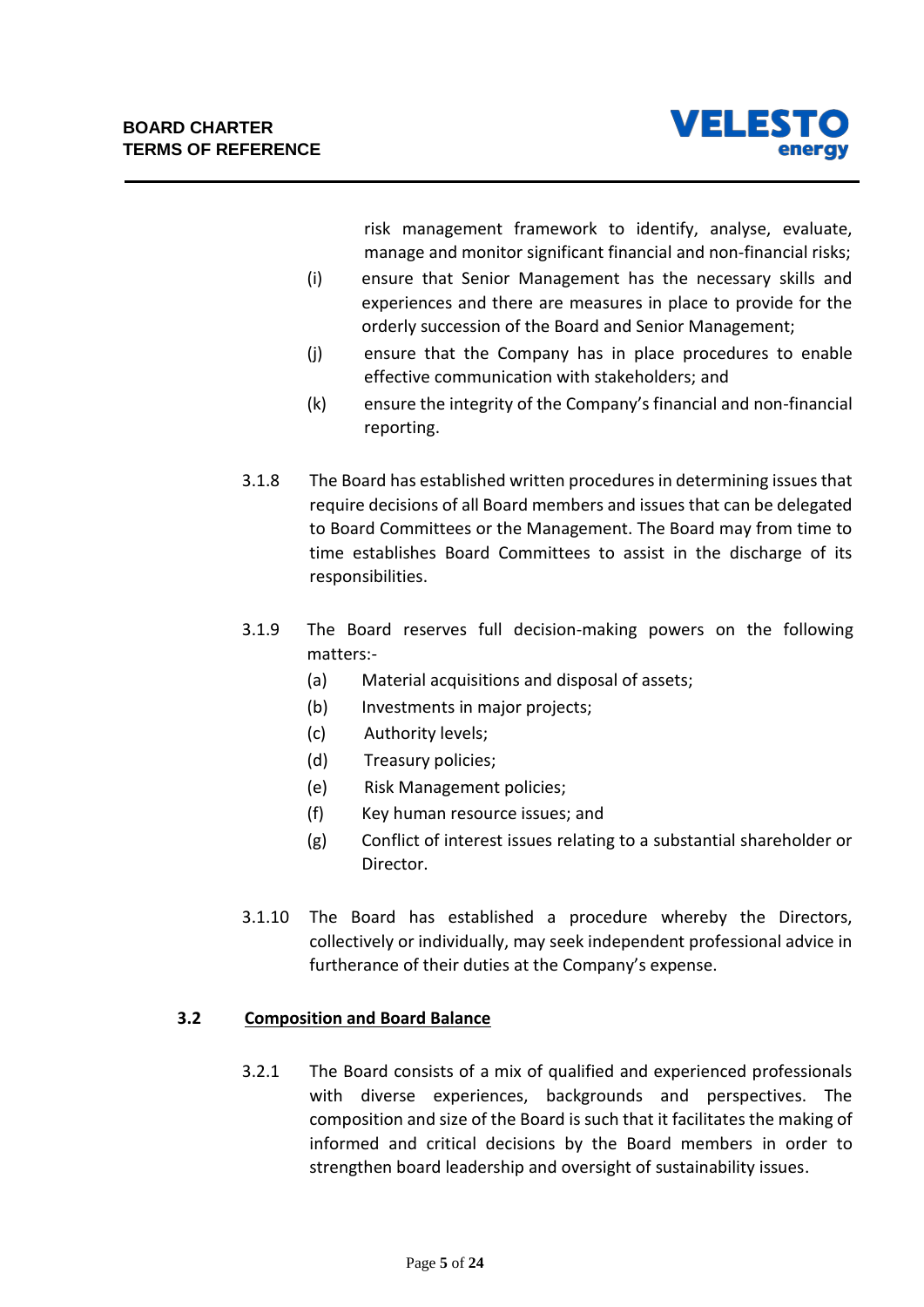

- 3.2.2 At any one time at least two (2) or one-third (1/3), whichever is higher, of the Board members are Independent Directors. If the number of Directors is not three (3) or multiple of three (3), then the number nearest one-third (1/3) shall be used for the purpose of determining the requisite number of Independent Directors.
- 3.2.3 The Constitution provides that the number of Directors including the Chief Executive shall not be less than two (2) nor more than fifteen (15). All Directors of the Company shall be natural persons.
- 3.2.4 The President is responsible for implementing policies of the Board, overseeing the Group's operations and developing the Group's business strategies, which include performance targets and long-terms goals as established by the Board.
- 3.2.5 The Non-Executive Directors do not participate and do not engage in the day- today management of the Company and do not engage in any business transaction or other relationships with the Company so as to ensure that they exercise independent judgments and act in the best interests of the Company.
- 3.2.6 The Non-Executive Directors are encouraged to meet among themselves at least annually to discuss among others strategic, governance and operational issues.
- 3.2.7 The Board discloses in its Annual Report the Company's policies on gender diversity, its targets and measures to meet those targets. For Large Companies, the Board must have at least 30% women Directors.

## **3.3 Independent Director**

- 3.3.1 For appointment of Independent Non-Executive Director, the Independent Test shall be conducted prior for the appointment, i.e. whether the candidate:-
	- (a) is independent of the Management, free from any businesses or other relationships which may interfere with the exercise of independent judgement or ability to act in the best interest of the Company;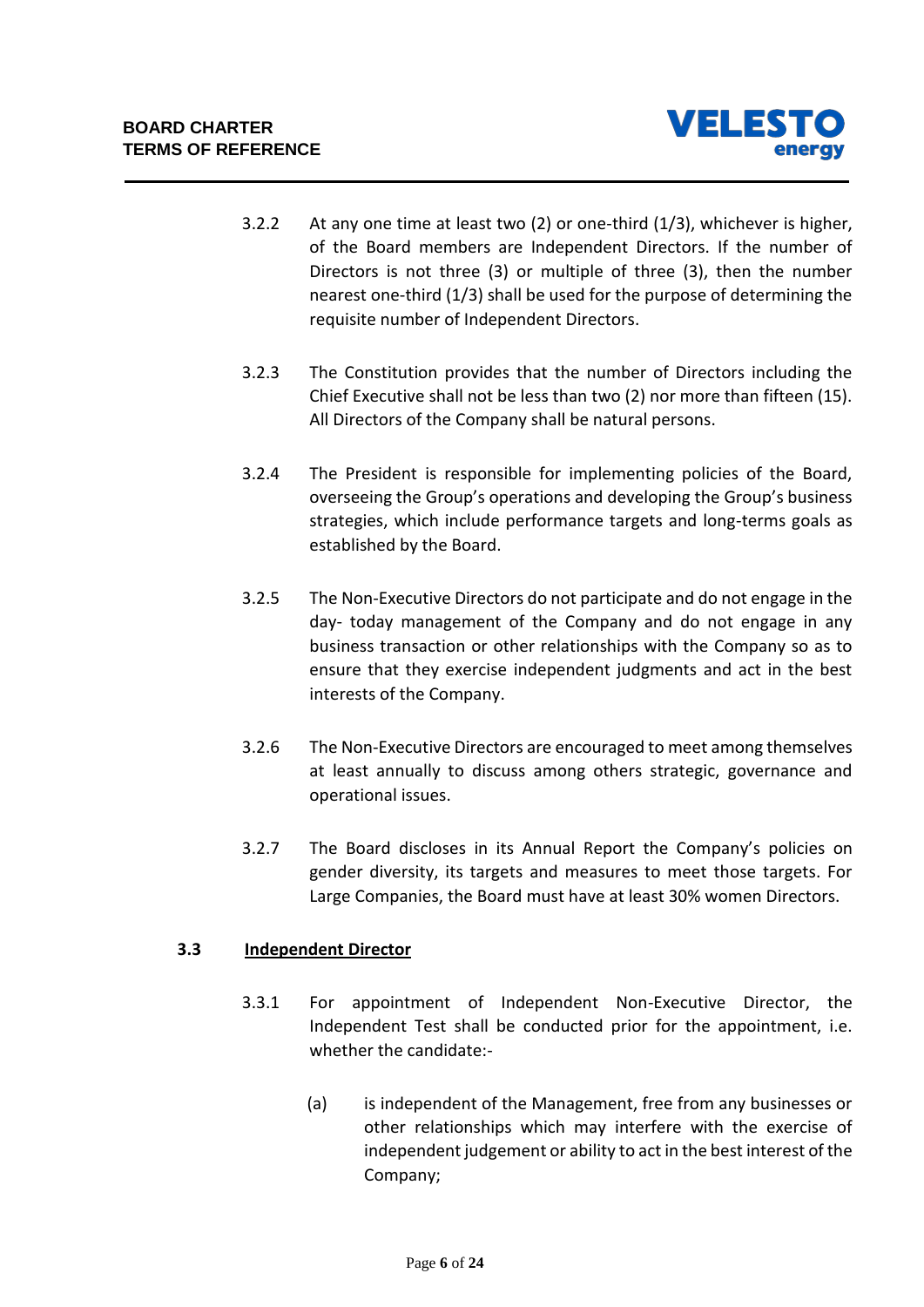

- (b) within the last two (2) years, is not an officer of the Company or its related corporation;
- (c) is not a major shareholder;
- (d) is not a family member of the Executive Director, officer or major shareholders of the Company;
- (e) is not a nominee of any Director or major shareholder; or
- (f) has either been engaged as advisor by the Company nor is a Partner, Director or major shareholders of a firm/corporation which provides professional advisory services to the Company.
- 3.3.2 The Independent Directors fulfil a pivotal role in corporate accountability by providing independent view, advice and judgment to ensure a balanced and unbiased decision-making process and objectivity without being subordinated to operational considerations. The views of the Independent Directors shall carry significant weight in the Board's decision-making process.
- 3.3.3 The Independent Directors help to ensure that the interests of all shareholders, and not only the interests of a particular fraction or group, are indeed taken into account by the Board and that the relevant issues are subjected to objective and impartial consideration by the Board.

## **3.4 Senior Independent Director**

- 3.4.1 The Board may appoint a Senior Independent Director to whom shareholders' concerns can be conveyed to.
- 3.4.2 Senior Independent acts as:-
	- (a) a sounding board for the Chairman;
	- (b) an intermediary for other Directors when necessary; and
	- (c) the point of contact for shareholders and other stakeholders.

## **3.5 Appointments**

3.5.1 The appointment of a new Director is a matter for consideration and decision by the full Board upon appropriate recommendation from the Board Nomination & Remuneration Committee ("**BNRC**"). In making these recommendations, the Board Nomination & Remuneration Committee will consider the required mix of skills, experiences, core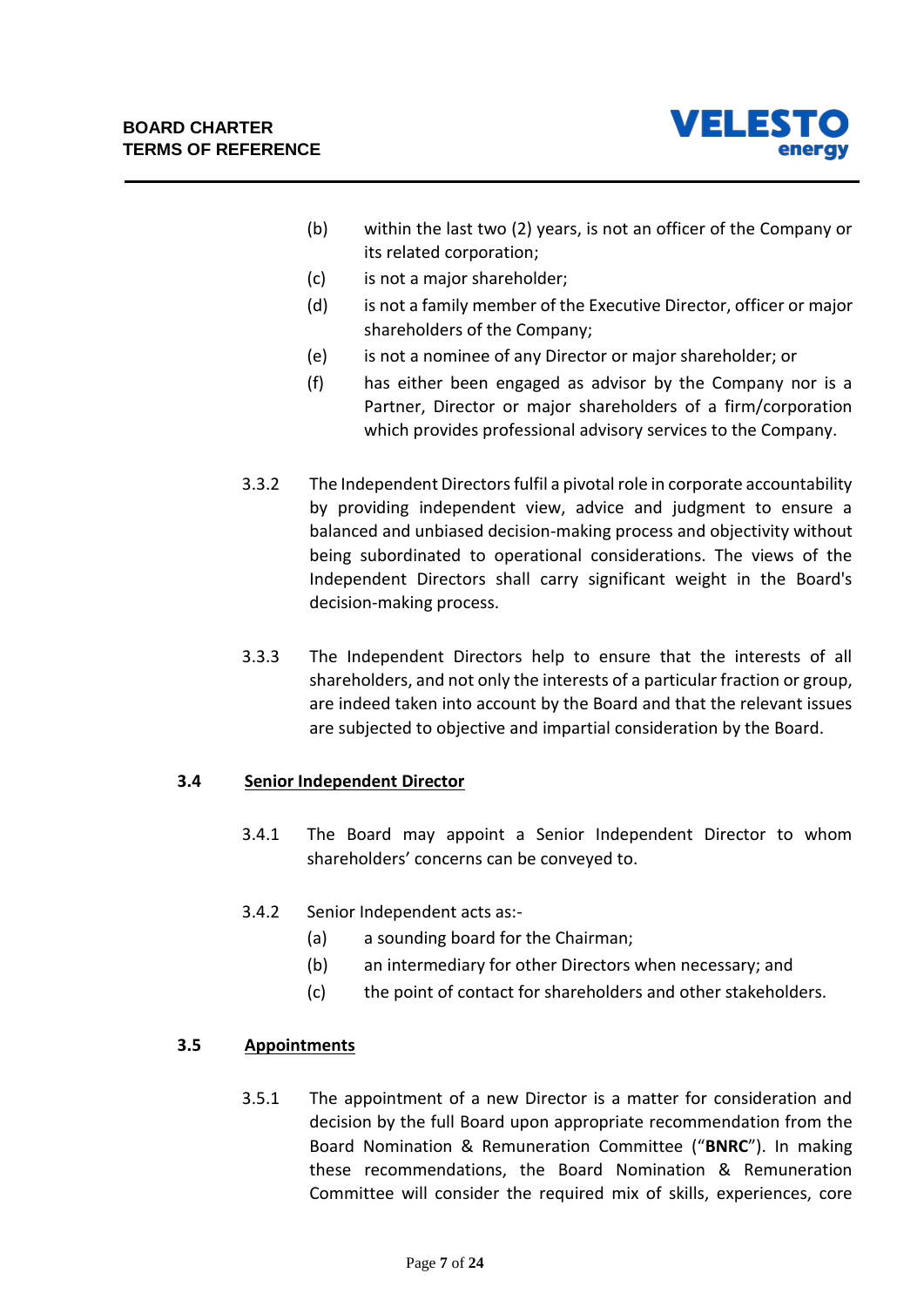

competencies, other qualities and diversity in terms of gender, ethnicity and age, which the Directors bring to the Board.

3.5.2 The selection of candidates may come on recommendations by any existing Board members, Management or major shareholders. BNRC may also consider appointing an independent party or source out to third party in identifying suitably qualified candidates.

> If the selection of candidate was made solely based on recommendations made by existing Board members, Management or major shareholders, BNRC shall explain why other sources were not used.

- 3.5.3 New Directors are expected to have such expertise so as to qualify them to make positive contributions to the Board's performance of its duties and to give sufficient time and attention to the affairs of the Company.
- 3.5.4 All Directors shall notify the Chairman before accepting any new external directorship in listed companies and the notification shall include the indication of time that will be spent on the new appointment.
- 3.5.5 Upon the appointment of a new Director, the Company Secretary advises the Director of his/her principal duties and responsibilities and explains the restrictions to which he or she is subject to in relation to price-sensitive information and dealings in the Company's securities. Thereafter, all Directors are provided with appropriate briefings on the Company's affairs and up-todate Corporate Governance materials published by the relevant bodies.
- 3.5.6 The Company conducts an induction programme for newly-appointed Directors. The induction programme is aimed to provide the newlyappointed Directors with the Company's vision and mission, its philosophy and nature of business, current issues within the Company, the corporate strategy and the expectations of the Company concerning input from Directors. The Company Secretary is primarily responsible for the induction programme.
- 3.5.7 The Company will identify relevant educational/training programmes to update the Board in relation to new developments pertaining to the laws and regulations and changing commercial risks which may affect the Board and/or the Company.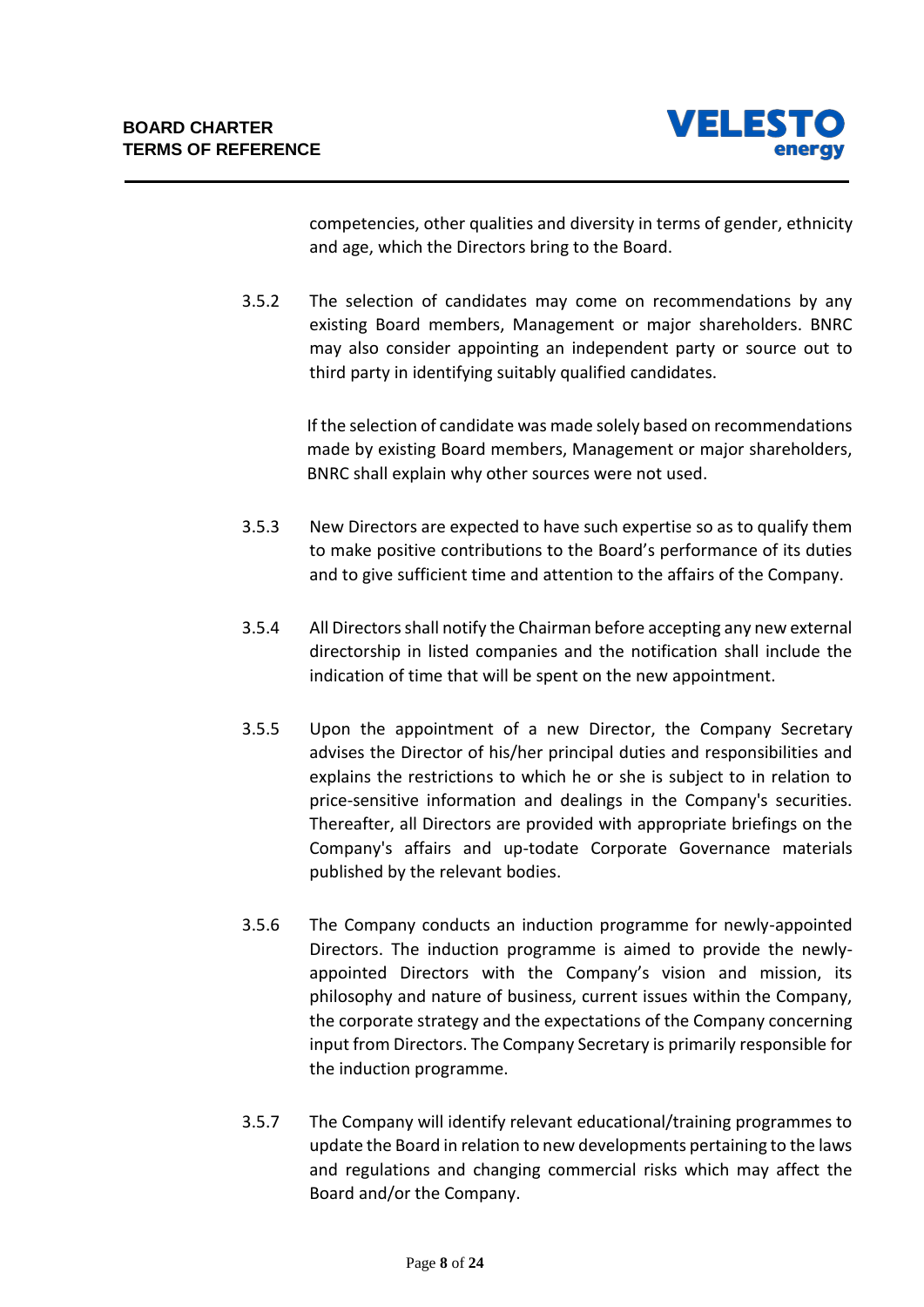

- 3.5.8 In addition to the Mandatory Accreditation Programme ("MAP") as required by Bursa Malaysia, Board members are also encouraged to attend training programmes conducted by highly competent professionals and which are relevant to the Company's operations and business. The Board will assess the training needs of the Directors and disclose in the Annual Report the training programmes attended by the Directors.
- 3.5.9 Executive directors should not be involved in discussions to decide on their remuneration. Directors who are shareholders and controlling shareholders with a nominee or connected director on the board should also abstain from voting on the resolution to approve directors' fees at the general meeting.
- 3.5.10 Executive Directors should not take on any non-executive directorships, except for directorships within the Group, unless permission is granted by the Board.

## **3.6 Re-election**

- 3.6.1 All Directors are subject to retirement by rotation in accordance with its Constitution and the Main Market Listing Requirements of Bursa Malaysia ("**MMLR**").
- 3.6.2 The Board has a policy which limits the tenure of its Independent Directors up to nine (9) years without further extension.
- 3.6.3 The tenure of an Independent Non-Executive Director should not exceed a cumulative term limit of nine (9) years.

## **3.7 Board Evaluation**

3.7.1 The Board, upon appropriate recommendation from the Board Nomination and Remuneration Committee ("**BNRC**") shall undertake a formal and objective annual evaluation to determine the effectiveness of the Board, its committees and each individual Director, including Independent Non- Executive Directors, as well as the President. An annual assessment on individual directors should include an evaluation of their:-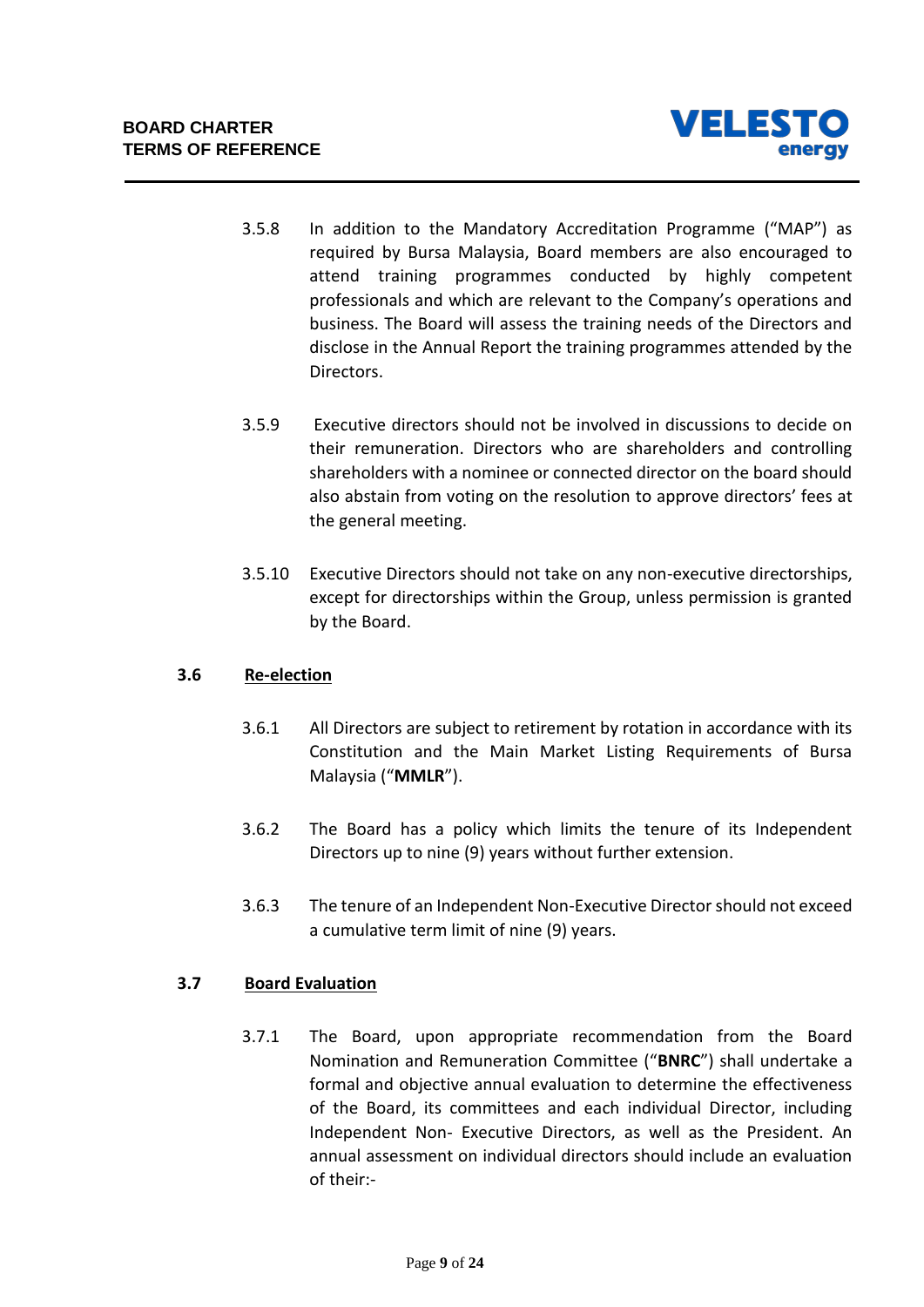

- (a) will and ability to critically challenge and ask the right questions;
- (b) character and integrity in dealing with potential conflict of interest situations;
- (c) commitment to serve the company, due diligence and integrity; and
- (d) confidence to stand up for a point of view.
- 3.7.2 The Board may from time to time engages with independent experts at least every three years to facilitate objective and candid Board evaluations. The identification of the third party should be disclosed when an independent third party is used to carry out Board evaluation.
- 3.7.3 The following information should be disclosed in the Annual Report:-
	- (a) How the evaluation was conducted, the criteria used such as the assessment of fit and properness, contribution and performance, caliber and personality of Directors;
	- (b) Whether an independent expert was engaged, or was it internally facilitated;
	- (c) Key strengths and/or weaknesses that were identified from the evaluations; and
	- (d) Steps or enhancements proposed to be undertaken to mitigate or address the weaknesses identified.
- 3.7.4 The Board, upon appropriate recommendation from the BNRC shall review the term of office and performance of the Board Audit Committee ("**BAC**") and each of its members annually to determine whether the BAC and members have carried out their duties pursuant to the Terms of Reference.

## **3.8 Supply of Information**

- 3.8.1 The Company aims to provide all Directors with timely and quality information and in a form and manner appropriate for them to discharge their duties effectively. All Directors have the same right of access to information, whether they are Executive or Non-Executive Directors.
- 3.8.2 The Management is responsible for providing the Board with the required information in an appropriate and timely manner. If the information provided by the Management is insufficient, the Board will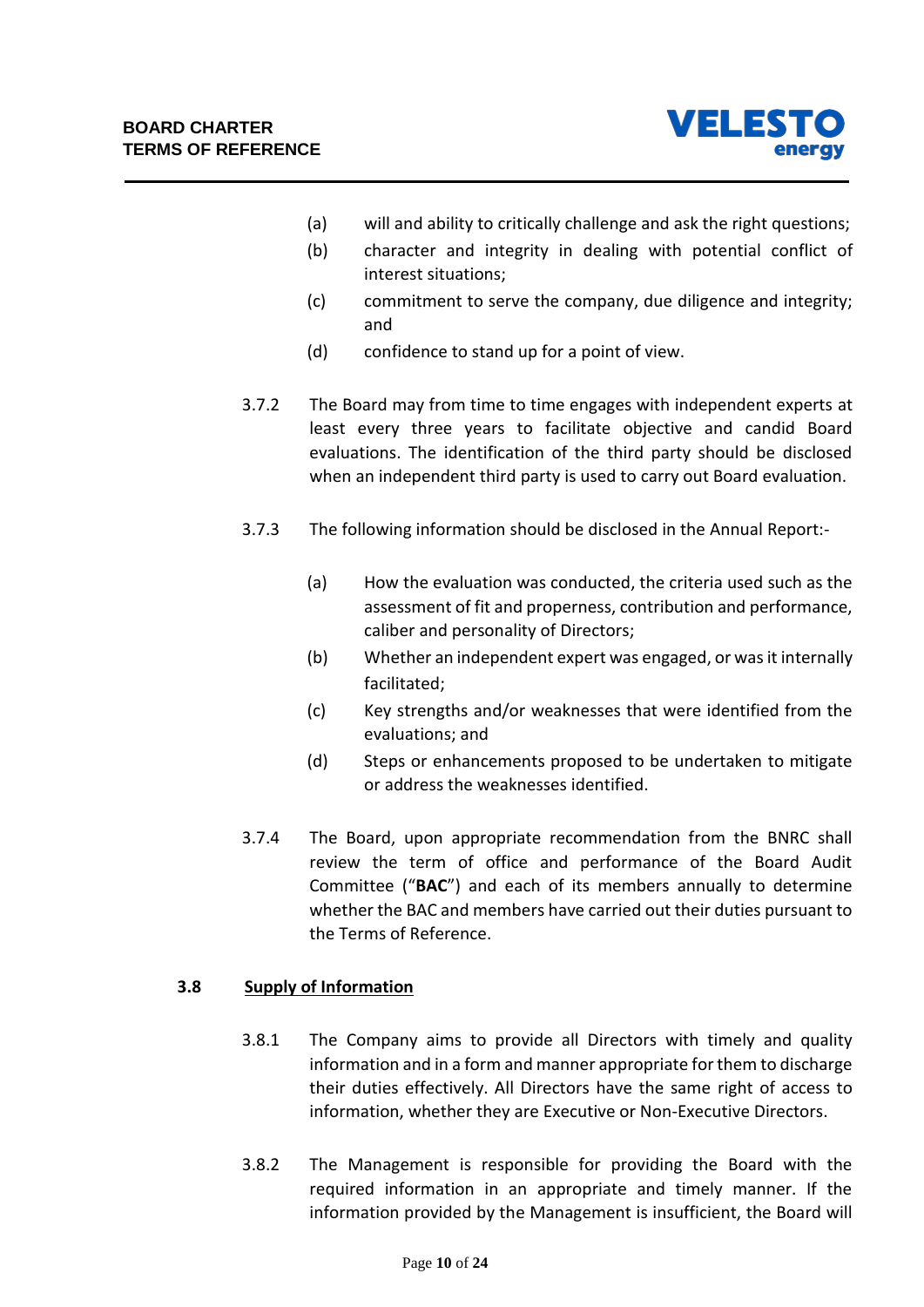

make further enquiries where necessary to which the persons responsible shall respond as fully and promptly as possible.

- 3.8.3 To facilitate robust board discussions, the Chairman together with the Company Secretary should ensure that Directors are provided with sufficient information and time to prepare for Board meetings. The meeting materials should be circulated at least five business days in advance of the Board meeting.
- 3.8.4 The Board records its deliberations, in terms of the issues discussed, and the conclusions in discharging its duties and responsibilities. All decisions made including all issues discussed in arriving at decisions are to be properly recorded to provide a historical record and insight into those decisions.
- 3.8.5 Minutes of each Board meeting are kept by the Company Secretary and are available for inspection by any Director.
- 3.8.6 All Board members should ensure that the minutes of meetings to accurately reflect the deliberations and decisions of the Board, including whether any Director was abstained from voting or deliberating on a particular matter.

## **4.0 CHAIRMAN AND PRESIDENT**

- 4.0.1 The Company aims to ensure a balance of power and authority between the Chairman and the President with a clear division of responsibility between the running of the Board and the Company's business, respectively.
- 4.0.2 Separation of the positions of the Chairman and President promotes accountability and facilitate division of responsibilities between them. In this regard, no one individual can influence Board's discussions and decision- making. The responsibilities of the Chairman should include leading the Board in its collective oversight of the management of the Company.

## **4.1 Chairman**

4.1.1 Key responsibilities of the Chairman include:-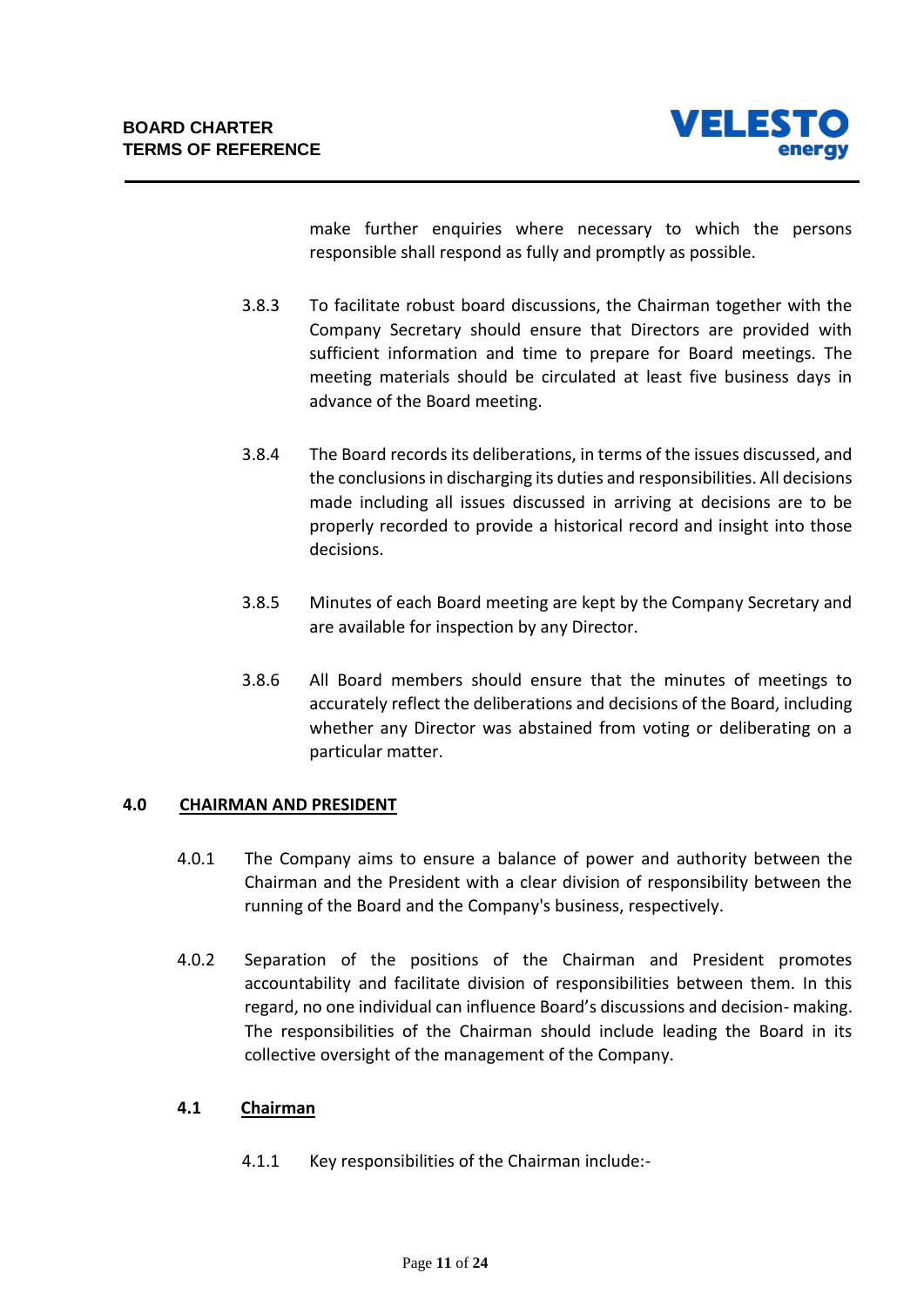

- (a) providing leadership for the Board for that the Board can perform its responsibilities effectively;
- (b) setting the Board agenda and ensuring that Board members receive complete and accurate information in a timely manner;
- (c) leading Board meetings and discussions;
- (d) encouraging active participation and allowing dissenting views to be freely expressed;
- (e) managing the interface between the Board and Management;
- (f) ensuring appropriate steps are taken to provide effective communication with stakeholders and that their views are communicated to the Board as a whole; and
- (g) leading the Board in establishing, adopting, implementing and monitoring good corporate governance practices in the Company.
- (h) to ensure that board committee meetings are not combined with the main board meeting.
- 4.1.2 The Chairman, in consultation with the President and the Company Secretary, sets the agenda for Board meetings and ensures that all relevant issues are on the agenda.
- 4.1.3 The Chairman is responsible for managing the business of the Board to ensure that:-
	- (a) all Directors are properly briefed on issues arising at Board meetings;
	- (b) sufficient time is allowed for the discussion of complex or contentious issues and, where appropriate, arranging for informal meetings beforehand to enable thorough preparation for the Board discussions; and
	- (c) the issues discussed are forward looking and concentrates on strategic planning.
- 4.1.4 Questions arising at any meeting of the Directors shall be decided by a majority of votes, each Director having one vote and in case of an equality of votes the Chairman shall have a second or casting vote except in cases where a unanimous vote is required under the Constitution or the decision in question is regulated by any special agreement.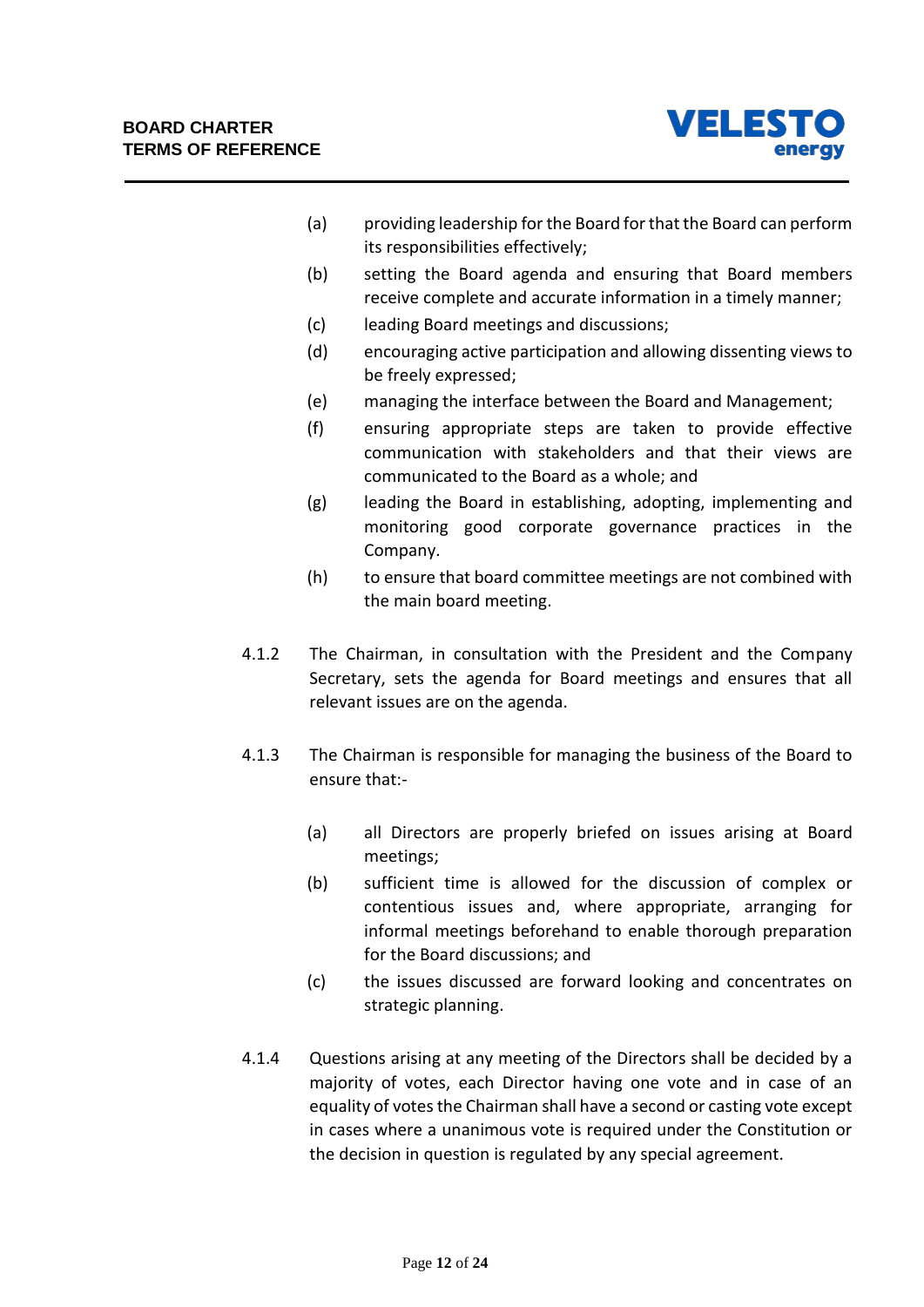

4.1.5 Provided that at a meeting of the Directors where two Directors form a quorum and only such quorum is present, or at a meeting of the Directors at which only two Directors are competent to vote on the question at issue, the Chairman of such meeting shall not have a casting vote.

## **4.2 President**

- 4.2.1 The President is the conduit between the Board and the Management in ensuring that the management practice is performed at the highest level of integrity and transparency and that the business and affairs of the Group are carried out in an ethical manner and in compliance with the relevant laws and regulations.
- 4.2.2 The President has the executive responsibility for the day-to-day operations of the Company's business.
- 4.2.3 The President is responsible for implementing policies of the Board, overseeing the Group's operations and developing the Group's business strategies, which include performance targets and long-terms goals established by the Board. The views of the Management are represented at meetings of the Board by the presence of Senior Executives when required.
- 4.2.4 All Board authorities conferred on the Management is delegated through the President and this will be considered as the President's authority and accountability as far as the Board is concerned.
- 4.3 In encouraging check and balance as well as objective review by the Board, the Chairman of the Board shall not be appointed as a member of the Board Committees.

## **5.0 BOARD COMMITTEES**

- 5.1 The Board may from time to time establishes Board Committees to assist the Board in the discharge of its responsibilities. In this regard, the Board has established the following Board Committees from amongst the Board Members to ensure good governance in the decision making process:
	- i. Board Audit Committee ("**BAC**");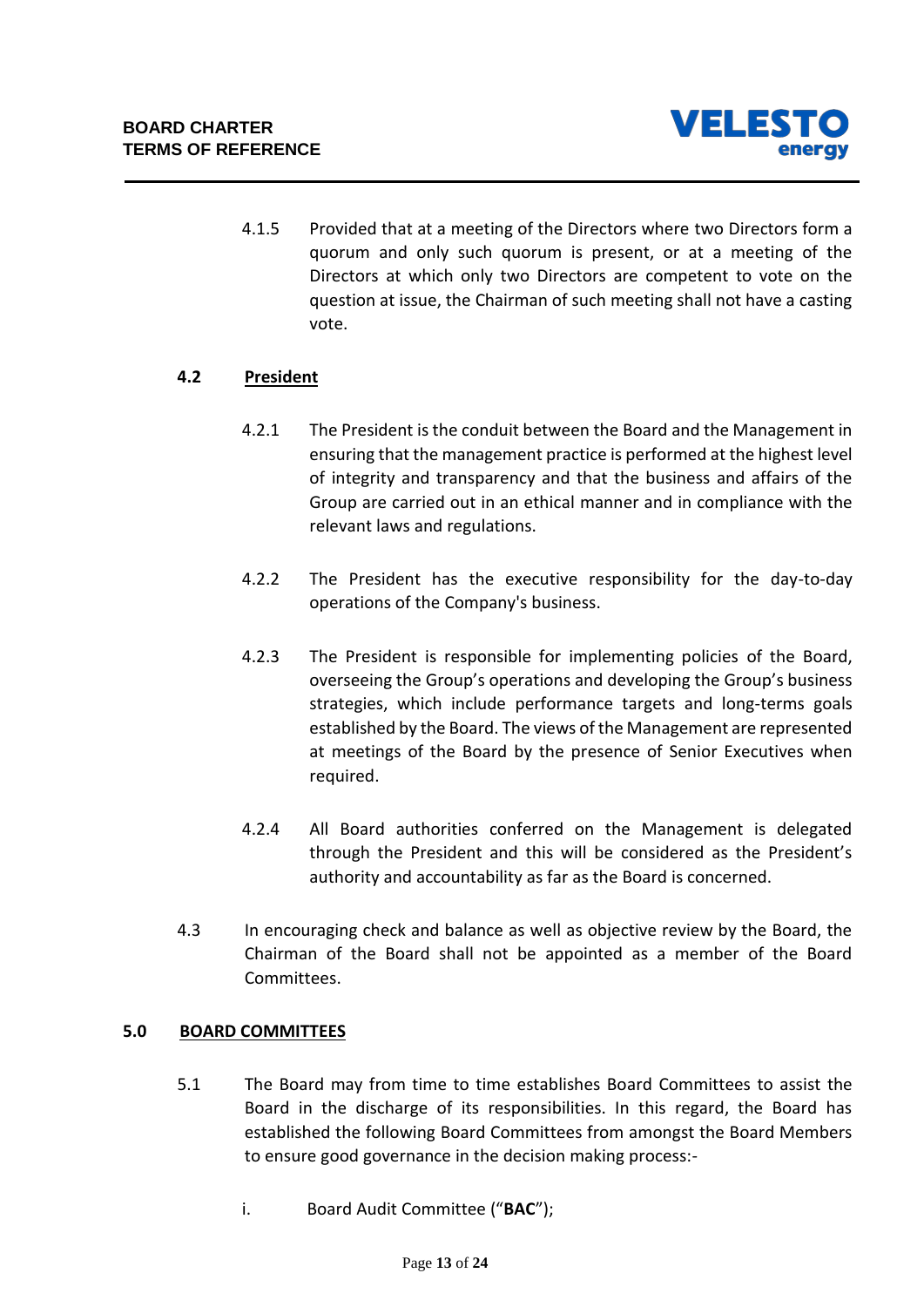

- ii. Board Nomination & Remuneration Committee ("**BNRC**");
- iii. Board Risk Management Committee ("**BRMC**"); and
- iv. Board Whistle-Blowing Committee ("**BWBC**").
- 5.2 Independent and Non-Executive Directors play a leading role in these Board Committees. The Management and third parties are co-opted to the Committees as and when required. Details of the membership and a summary of the Terms of Reference of each Board Committee appointed by the Board shall be published in the Annual Report.
- 5.3 These Board Committees are tasked to examine specific areas and issues and report to the Board on their deliberations together with recommendations. However, the ultimate responsibility for the final decision on all matters lies with the Board.
- 5.4 The roles and responsibilities of the abovementioned Board Committees are provided in the Terms of Reference of each of the respective Board Committees, details of which are set out in the link to the 'Board Charter' on VELESTO's website.
- 5.5 Board committee meetings should be conducted separately from the board meeting to enable objective and independent discussion during the meeting.

## **6.0 REMUNERATION LEVELS OF DIRECTORS**

- 6.1 The Board has in place policies and procedures to determine the remuneration of Directors and Senior Management, which takes into account the demands, complexities and performance of the company as well as skills and experiences required. The policies and procedures are periodically reviewed and made available on the Company's website.
- 6.2 To ensure that a strong link is maintained between the level of remuneration and individual performance against the performance of the Group and the achievement of the organisation's targets; the performance-related elements of remuneration setting forms a significant proportion of the total remuneration package of the Managing Director.
- 6.3 To ensure that the remuneration and incentives for Independent Directors do not conflict with their obligation to bring objectivity and independent judgment on matters discussed at Board meetings.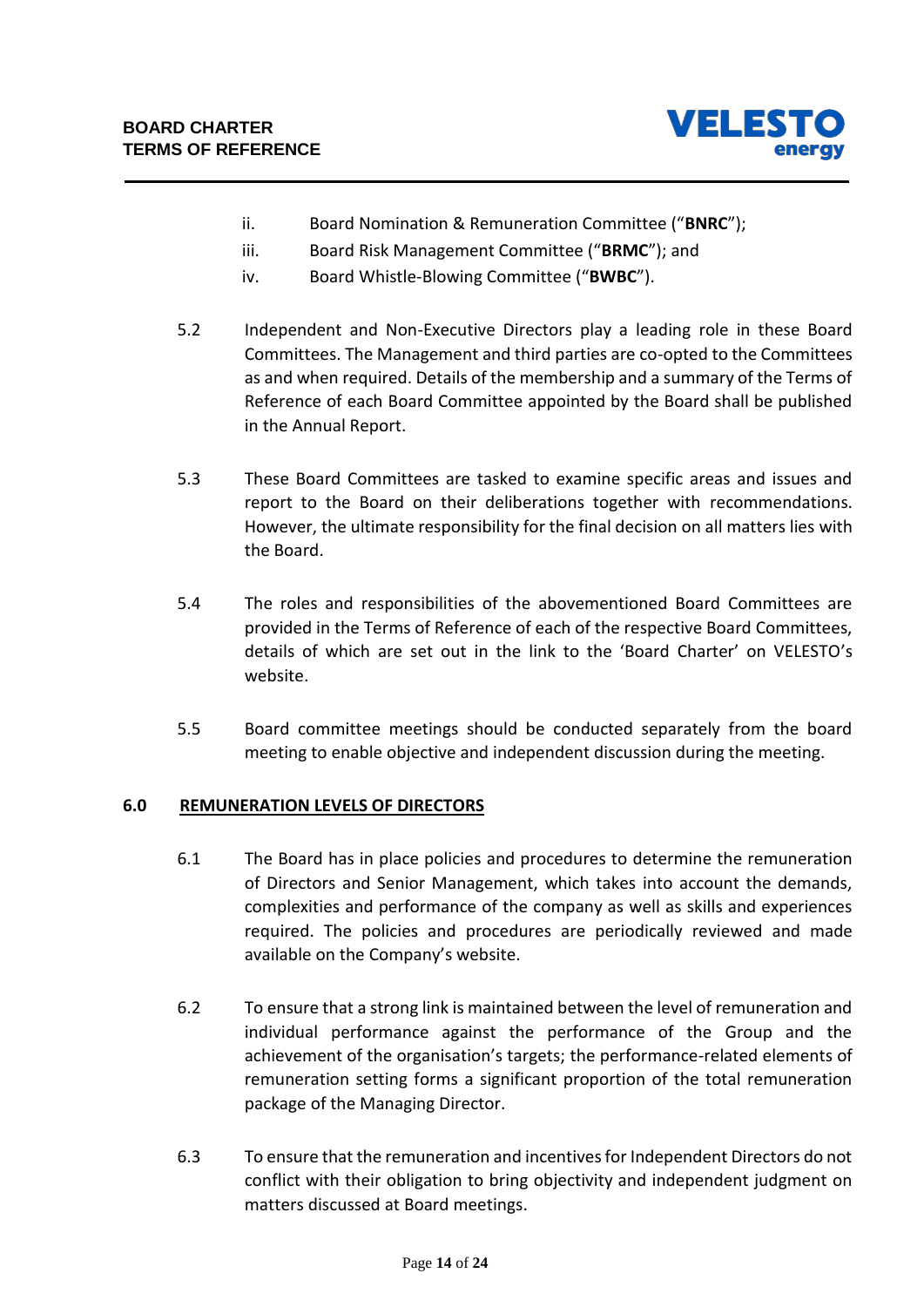

- 6.4 The Board is also guided by the market and industry practices in determining the amount of compensation to be paid to the President and to other Directors.
- 6.5 No Director other than the President shall have a service contract with the Company.
- 6.6 A review of the Directors' remuneration is undertaken once every two (2) years.
- 6.7 There is detailed disclosure on named basis for the remuneration of individual Directors. The remuneration breakdown of individual Directors includes fees, salary, bonus, benefits in-kind and other emoluments.

## **7.0 FINANCIAL REPORTING**

## **7.1 Transparency**

- 7.1.1 The Board shall ensure all of its members are able to understand financial statements and carefully consider that the presented disclosure is consistent with that of the Company's affairs based on the knowledge made available to the Board.
- 7.1.2 An effective BAC can bring transparency, focus and independent judgement needed to oversee the financial reporting process. However, the ultimate responsibility for the Company's financial reporting process rests with the full Board.
- 7.1.3 The Company aims to present a clear and balanced assessment of the Company's financial position and future prospects that extends to the interim and price-sensitive information and other relevant reports submitted to regulators.
- 7.1.4 The Directors ensure that the financial statements are prepared so as to give a true and fair view of the current financial status of the Company in accordance with approved accounting standards.
- 7.1.5 The Company is to announce to Bursa Malaysia of its quarterly financial results as early as possible within two (2) months after the end of each quarterly financial period or any period as may be set by the relevant authorities in the future.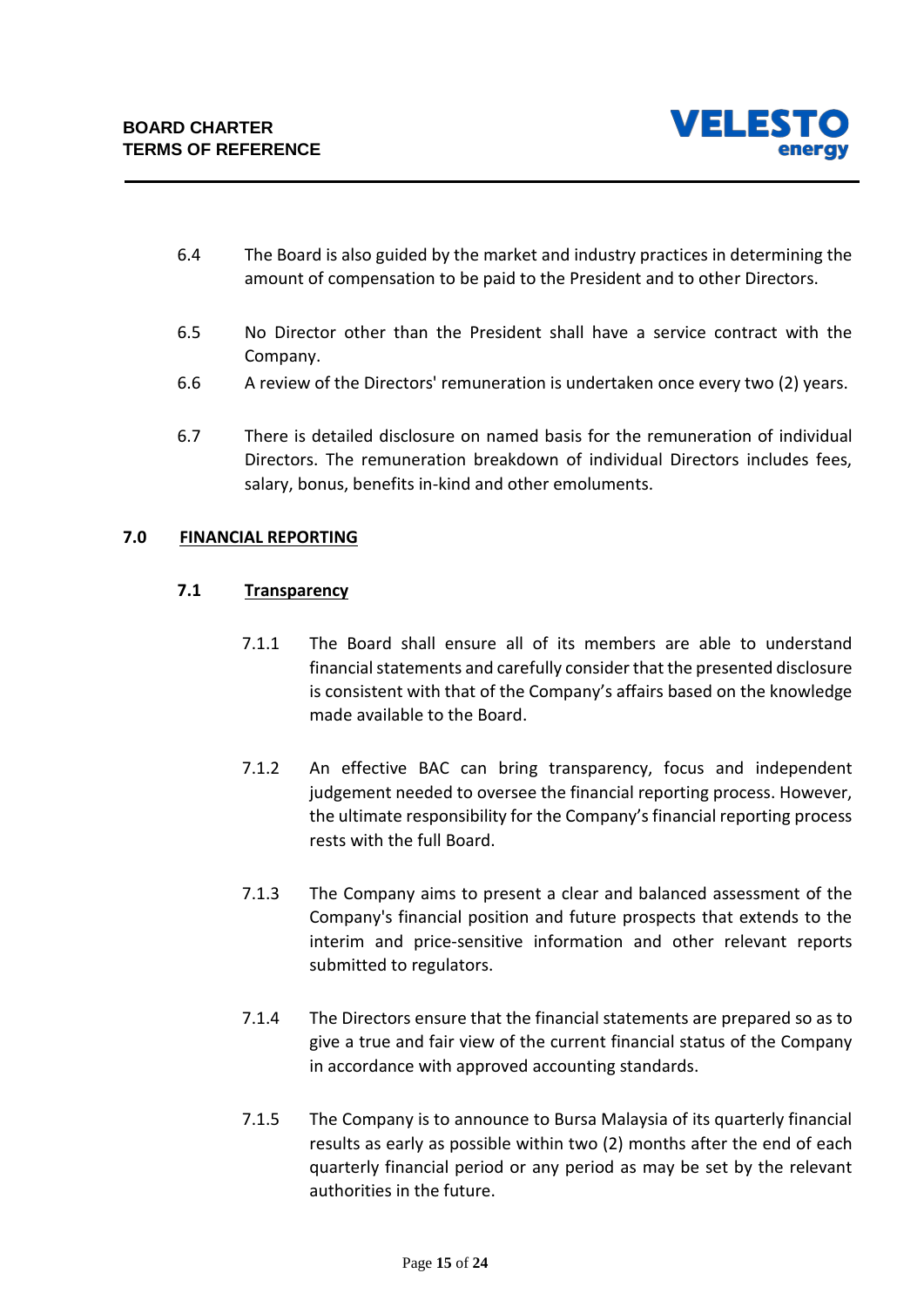

7.1.6 The Auditors Report shall contain a statement from the Company's external auditors (Company Auditors) explaining their responsibility in forming an independent opinion, based on their audit of the financial statements.

## **7.2 Company's Auditors**

- 7.2.1 The Board has established formal and transparent arrangements for considering how financial reporting and internal control principles will be applied and for maintaining an appropriate relationship with the Company's Auditors through the BAC.
- 7.2.2 The BAC also keeps under review the scope and results of the audit and its cost effectiveness and the independence and objectivity of the Company's Auditors. The Company ensures that the Company's Auditors do not supply a substantial volume of non-audit services to the Company.
- 7.2.3 Appointment of the Company's Auditors is subject to the approval of shareholders at General meetings. The Company's Auditors shall retire during the Annual General meeting ("AGM") every year and may be reappointed by the shareholders for the ensuing year.

## **7.3 Internal Controls and Risk Management**

- 7.3.1 The Board should determine the Company's level of risk tolerance and actively identify, assess and monitor key business risks to safeguard shareholders' investment and the Company's assets. Internal controls are important for risk management and the Board should be committed to articulating, implementing and reviewing the Company's internal control framework.
- 7.3.2 The Board should, in its disclosure include a discussion on how key risk areas such as finance, operations, regulatory compliance, reputation, cyber security and sustainability are evaluated and the controls in place to mitigate or manage those risks. In addition, it should state if the risk management framework as adopted by the Company is based on an internationally recognised risk management framework.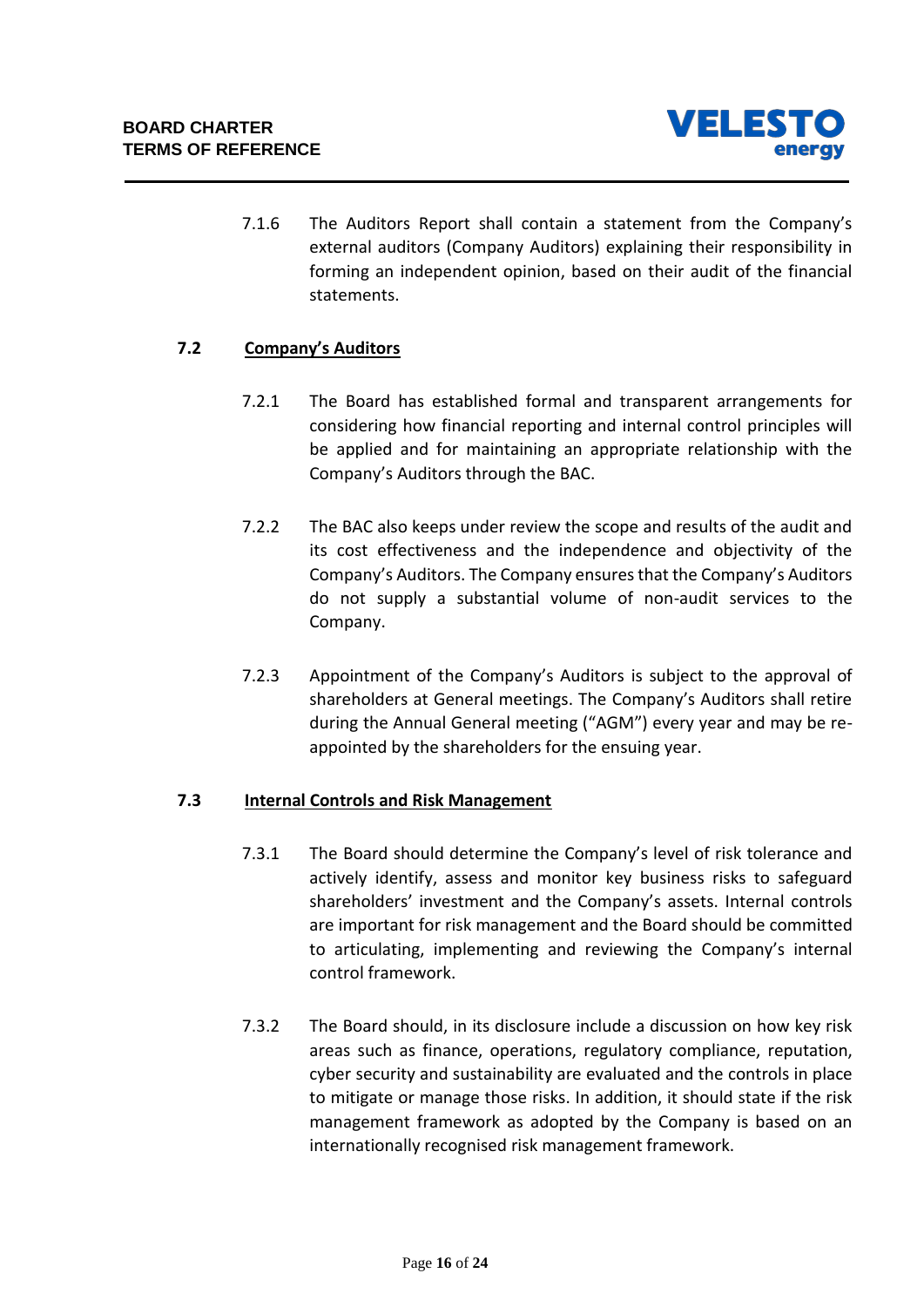

- 7.3.3 The Board should also disclose whether it has conducted an annual review and periodic testing of the Company's internal control and the risk management framework. This should include any insights it has gained from the review and any changes made to its internal control and the risk management framework arising from the review. Where information is commercially sensitive and may give rise to competitive risks, disclosure in general terms is acceptable.
- 7.3.4 The BAC receives reports regarding the outcome of such reviews on a regular basis.

## **7.4 Non-Financial Reporting**

7.4.1 Non-Financial Reporting by the Board is carried out through the Performance Review, Corporate Responsibility and Corporate Governance sections in the Annual Report as well as other announcements by the Company on its website or press statements.

## **8.0 GENERAL MEETINGS**

## **8.1 Annual General Meeting ("AGM")**

- 8.1.1 The Company regards the AGM as an important event in the corporate calendar of which all Directors and key senior executives should attend.
- 8.1.2 The Company regards the AGM as the principal forum for dialogue with shareholders and aims to ensure that the AGM provides an important opportunity for effective communication with, and constructive feedback from the Company's shareholders.
- 8.1.3 Notice for an AGM shall be given to the shareholders at least 28 days prior the meeting.
- 8.1.4 The Chairman encourages active participation by the shareholders during the AGM, by allowing a meaningful engagement between the board, senior management and shareholders. The engagement should be interactive and include robust discussion on among others the company's financial and non-financial performance as well as the company's long-term strategies. Shareholders should also be provided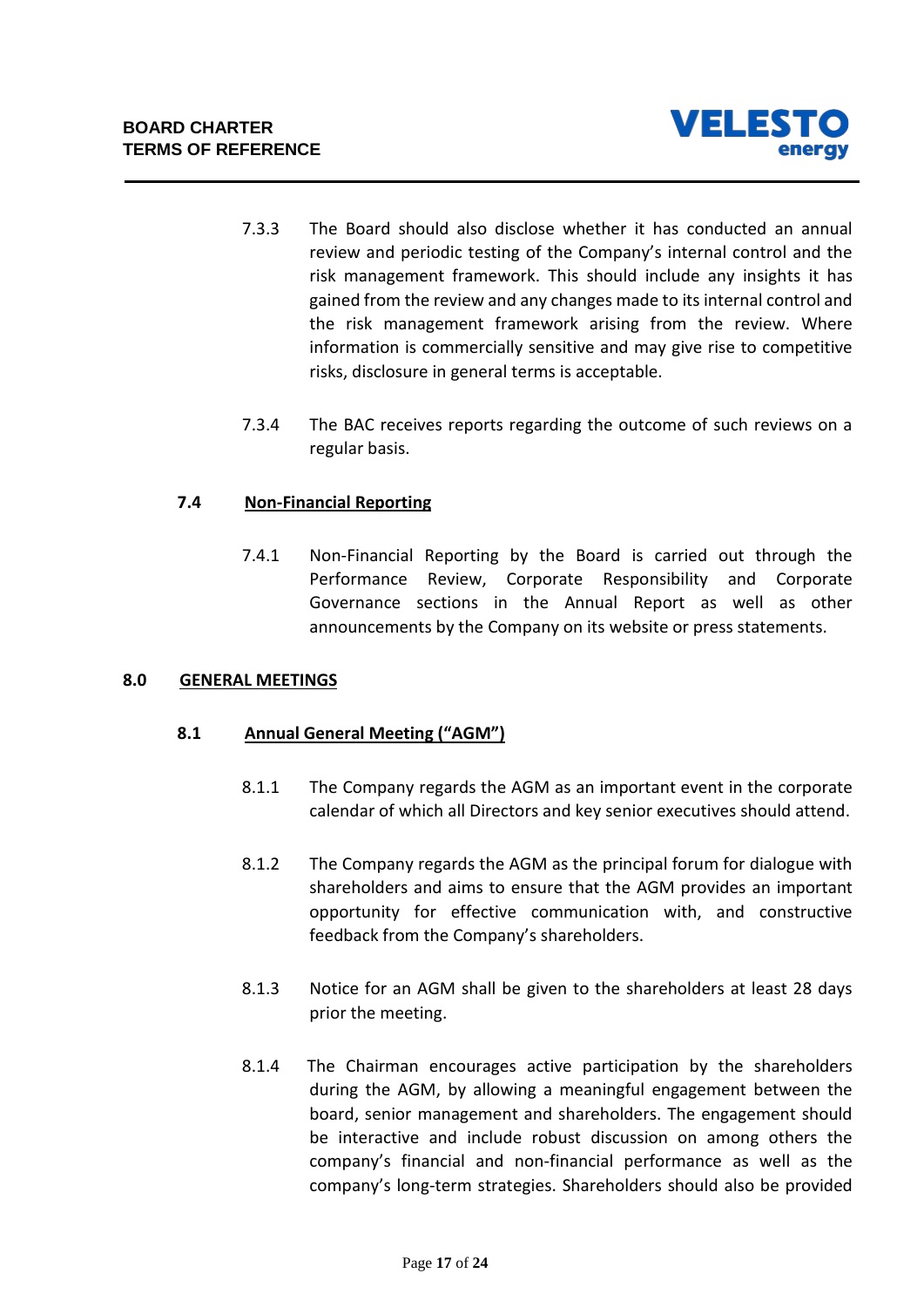

with sufficient opportunity to pose questions during the general meeting and all the questions should receive a meaningful response.

- 8.1.5 The Chairman and, where appropriate, the President to respond to shareholders' queries during the meeting. Where necessary, the Chairman will undertake to provide a written answer to any significant question that cannot be readily answered at the meeting.
- 8.1.6 The Board should take proactive measures to ensure that shareholders are able to participate at General Meetings. In facilitating greater shareholder participation, it is important for the company to consider leveraging technology to facilitate electronic voting and remote shareholder participation.

In addition necessary steps will be undertaken to ensure good cyber hygiene practices are in place including data privacy and security to prevent cyber threats.

- 8.1.7 The Board must ensure that the conduct of a virtual general meeting (fully virtual or hybrid) support meaningful engagement between the board, senior management and shareholders. This includes having in place the required infrastructure and tools to support among others, a smooth broadcast of the general meeting and interactive participation by shareholders. Questions posed by shareholders should be made visible to all meeting participants during the meeting itself.
- 8.1.8 Minutes of the general meeting should be circulated to shareholders no later than 30 business days after the general meeting.

## **8.2 Extraordinary General Meeting ("EGM")**

8.2.1 The Directors will consider requisitions by shareholders to convene an EGM or any other urgent matters requiring immediate attention of the Company.

## **9.0 DIRECTOR'S CODE OF ETHICS**

9.1 The Board establishes a Code of Conduct and Ethics for the Company, and together with the Management, implements its policies and procedures, which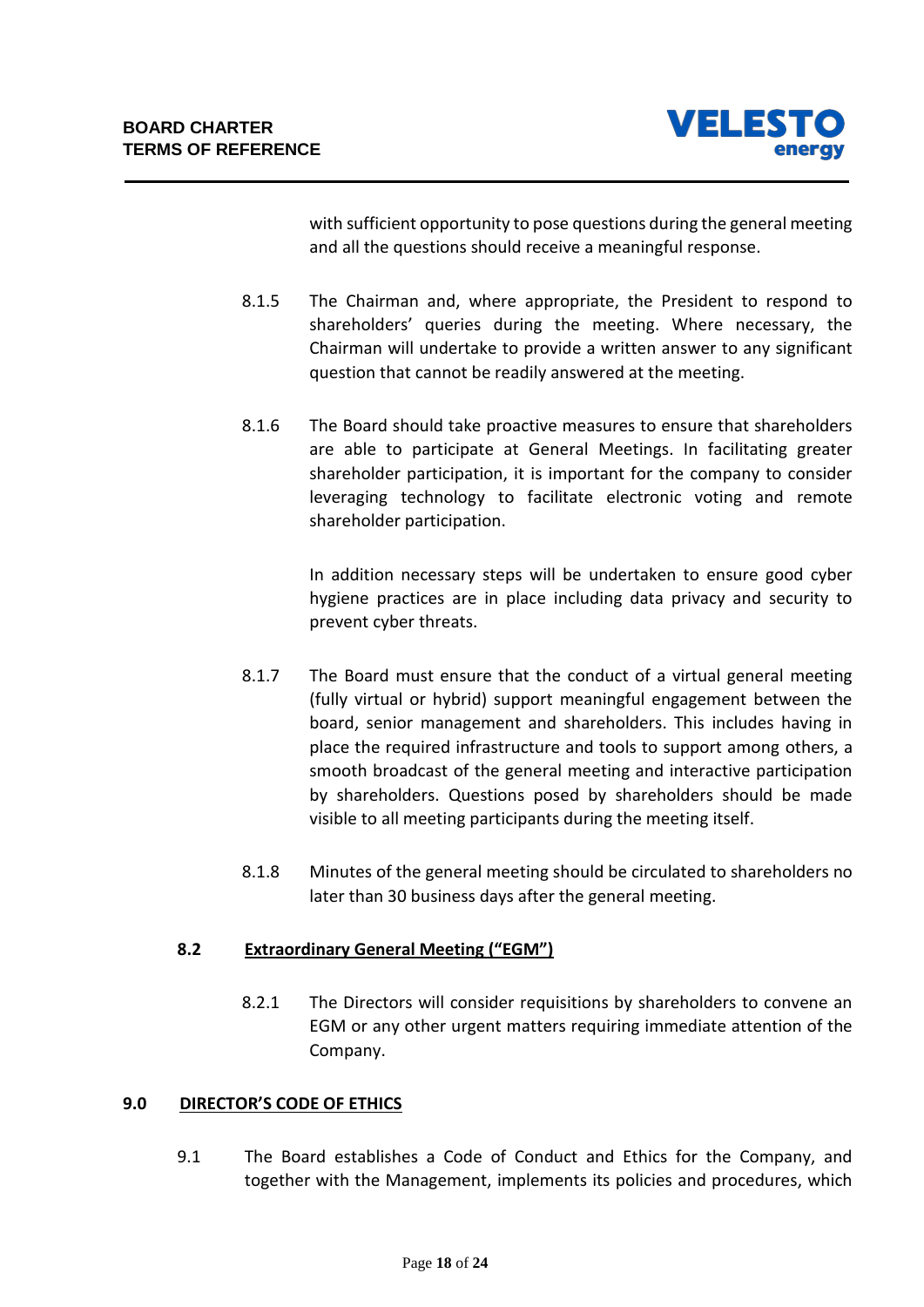

include managing conflicts of interests, preventing the abuse of power, insider trading, money laundering and anti-bribery and corruption.

- 9.2 The Board has the responsibility to set the tone and standards of the Company through the Code of Conduct and Ethics. The Code of Conduct and Ethics shall articulate acceptable practices and guide the behaviour of the Directors, Management and employees. The policies of the Code of Conduct and Ethics shall be integrated into company-wide management practices and shall be periodically reviewed.
- 9.3 The Code of Conduct and Ethics should describe measures put in place to :-
	- (a) handle actual or potential conflict of interests;
	- (b) prevent corrupt practices which include the offering and acceptance of gifts and other form of benefits;
	- (c) encourage the reporting of unlawful or unethical behaviour;
	- (d) protect and ensure the proper usage of the Company's assets; and
	- (e) ensure compliance with laws, rules and regulations.
- 9.4 The Board should encourage employees to report genuine concerns in relation to breach of a legal obligation (including negligence, criminal activity, breach of contract and breach of law), miscarriage of justice, danger to health and safety or to the environment and the cover-up of any of these in the workplace.
- 9.5 The Board should ensure that its whistle-blowing policies set out avenues where legitimate concerns can be objectively investigated and addressed. Individuals shall be able to raise concerns about illegal, unethical or questionable practices in confidence and without the risk of reprisal.

## **10. INTEGRITY FRAMEWORK**

10.1 The Board supports the promotion and inculcation of culture of integrity, good ethical practices and highest standards of corporate governance through an integrated internal control systems as set out in the Integrity Framework, which provides a framework of reference of Velesto Group's integrity governance and how the integrated control systems work as part of comprehensive approach to shape integrity and compliance within Velesto Group.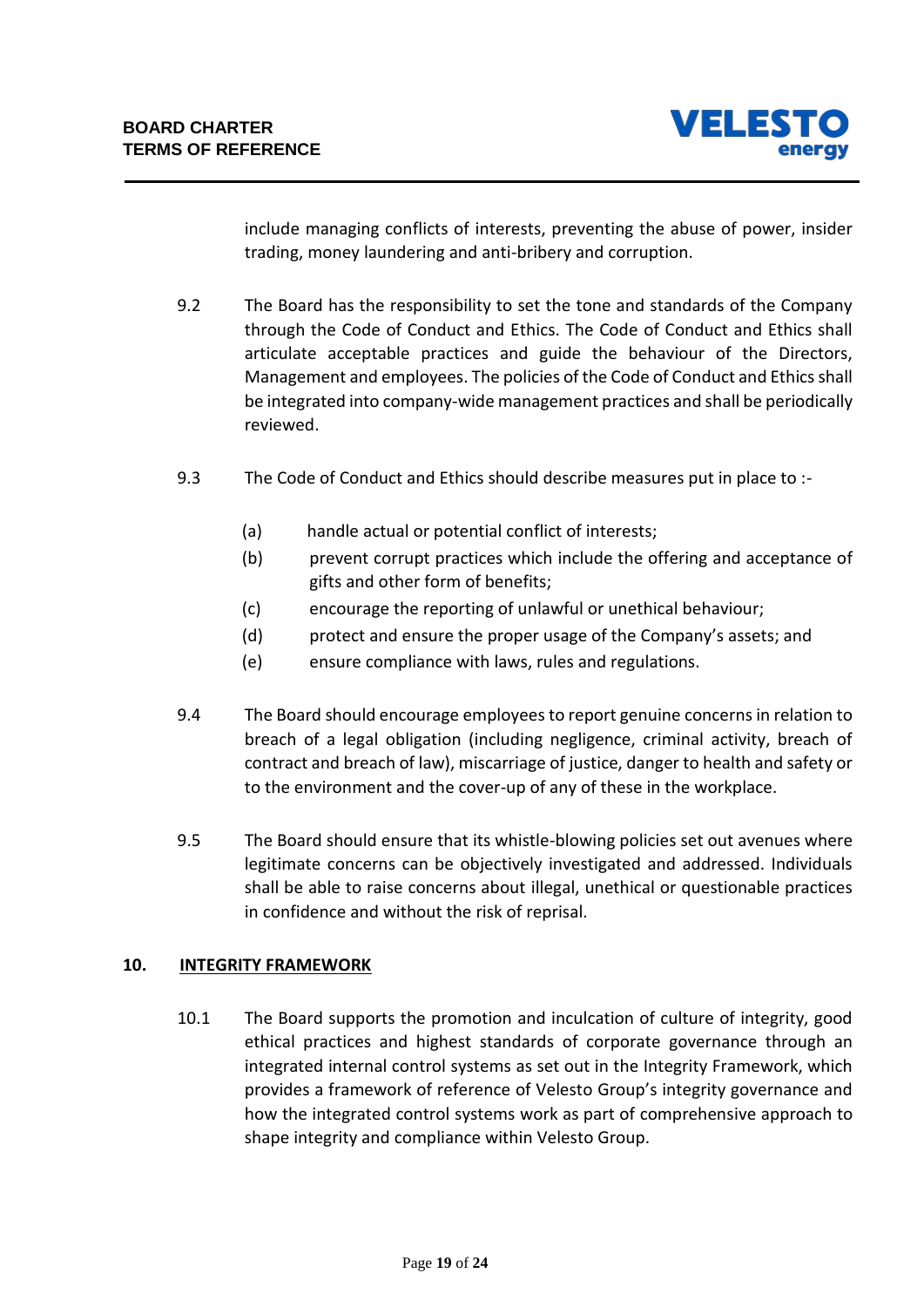

10.2 The Board monitors the performance of the programmes, activities and initiatives of integrity and compliance of Velesto Group and directs the preservation and enhancement of the culture of integrity.

#### **11.0 INVESTOR RELATIONS AND SHAREHOLDER COMMUNICATION**

- 11.1 Ongoing engagement and communication with stakeholders are to build trust and understanding between the Company and its stakeholders. It provides stakeholders a better appreciation of the Company's objectives and the quality of its management. This in turn will assist stakeholders in evaluating the Company and facilitate shareholders to determine how their votes should be exercised. Form the Company's perspective, it provides an avenue for invaluable feedback that can be used to understand stakeholders' expectations and develop business strategies.
- 11.2 Dialogue with stakeholders is a necessary and beneficial process as it enables companies to understand the stakeholders' concerns and to take these concerns into account when making decisions.

Communication with the stakeholders can be achieved through various means. This includes:-

- (a) establishing an investor relations functions;
- (b) conducting engagement forums;
- (c) organising investor, analyst and media briefings; and
- (d) use of electronic means (website, social media, mobile applications, etc).

Companies should also establish channels for stakeholders to provide their views and feedback including complaints. The communication channel should be available at all times and companies should acknowledge and address stakeholders' views, feedback or complaints appropriately.

- 11.3 The Board ensures the timely release of financial results on a quarterly basis to provide shareholders with an overview of the Company's performance and operations in addition to the various announcements made during the year.
- 11.4 A press conference will normally be held after each General meeting. At this press conference, the Chairman or President will give a press release stating the Company's results, their prospects and outline any specific event for notation. All press releases are coordinated with the Company Secretary to ensure that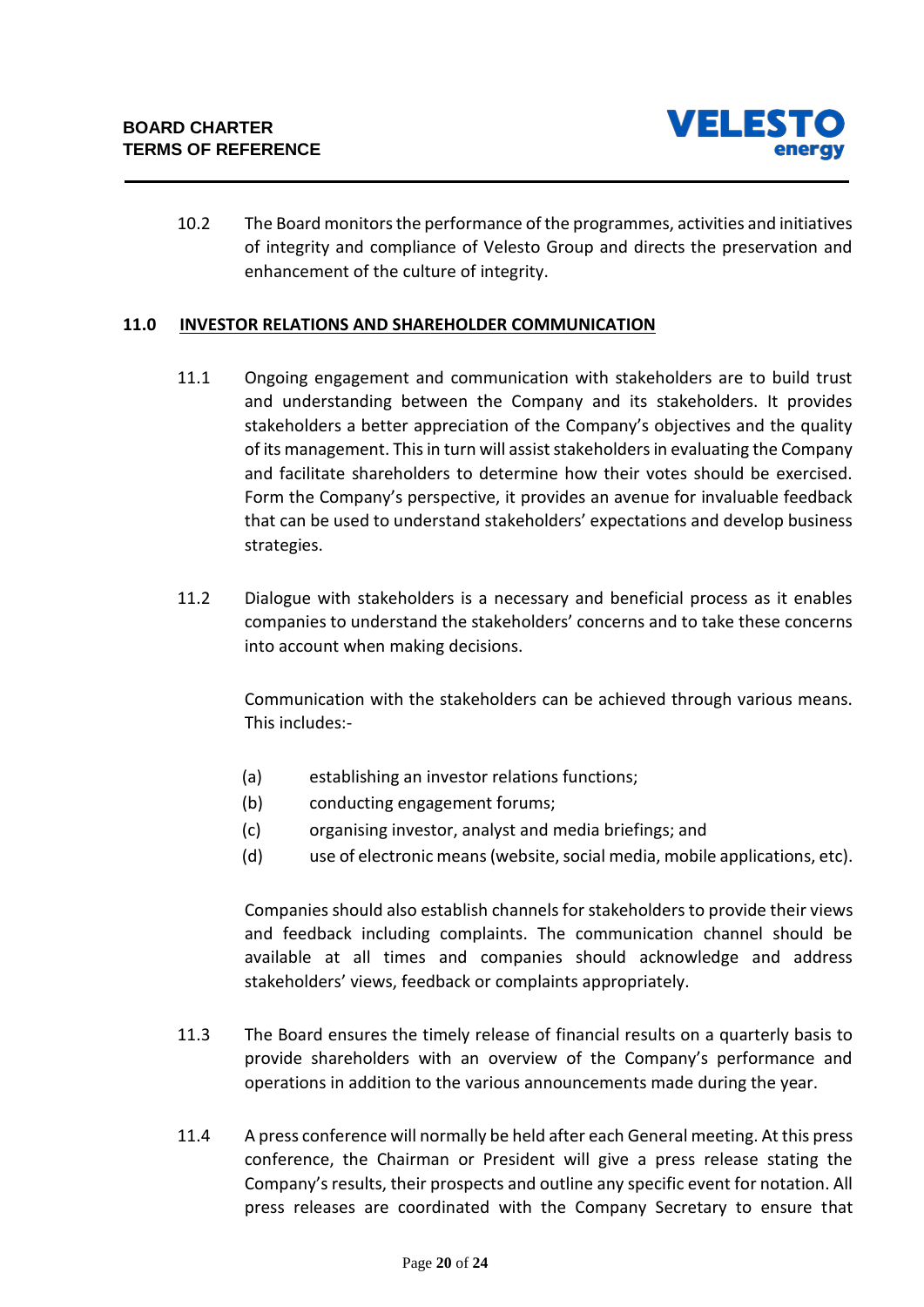

information that has yet to be released to Bursa Malaysia is not released to the press.

- 11.5 The Company's website provides easy access to corporate information pertaining to the Company and its activities and is continuously updated.
- 11.6 An integrated report is the main point report from which all other detailed information flows; such as annual financial statements, governance and sustainability reports. It is concise communication about how a company's strategy, performance, governance and prospects lead to value creation. An integrated report improves the quality of information available to investors and promotes greater transparency and accountability on the part of the Company.

The preparation of this report requires integrated thinking of the relationship between its various operating and functional units, thus breaking down internal silos and reducing duplication.

## **12.0 RELATIONSHIP WITH OTHER STAKEHOLDERS**

12.1 In the course of pursuing the vision and mission of the Company, the Board recognises that no Company can exist by maximising shareholders values alone. In this regard, the needs and interests of other stakeholders are also taken into consideration.

## **13.0 EMPLOYEES**

- 13.1 The Board acknowledges that the employees are invaluable assets of the Company and play a vital role in achieving the vision and mission of the Company.
- 13.2 The Company adopts comprehensive and documented policies and procedures with respect to the following:-
	- (a) Occupational safety and health with the objective of providing a safe and healthy working environment for all employees;
	- (b) Industrial relations with the objective of managing employees' welfare and well-being in the workplace; and
	- (c) Fair practices in respect of its employees.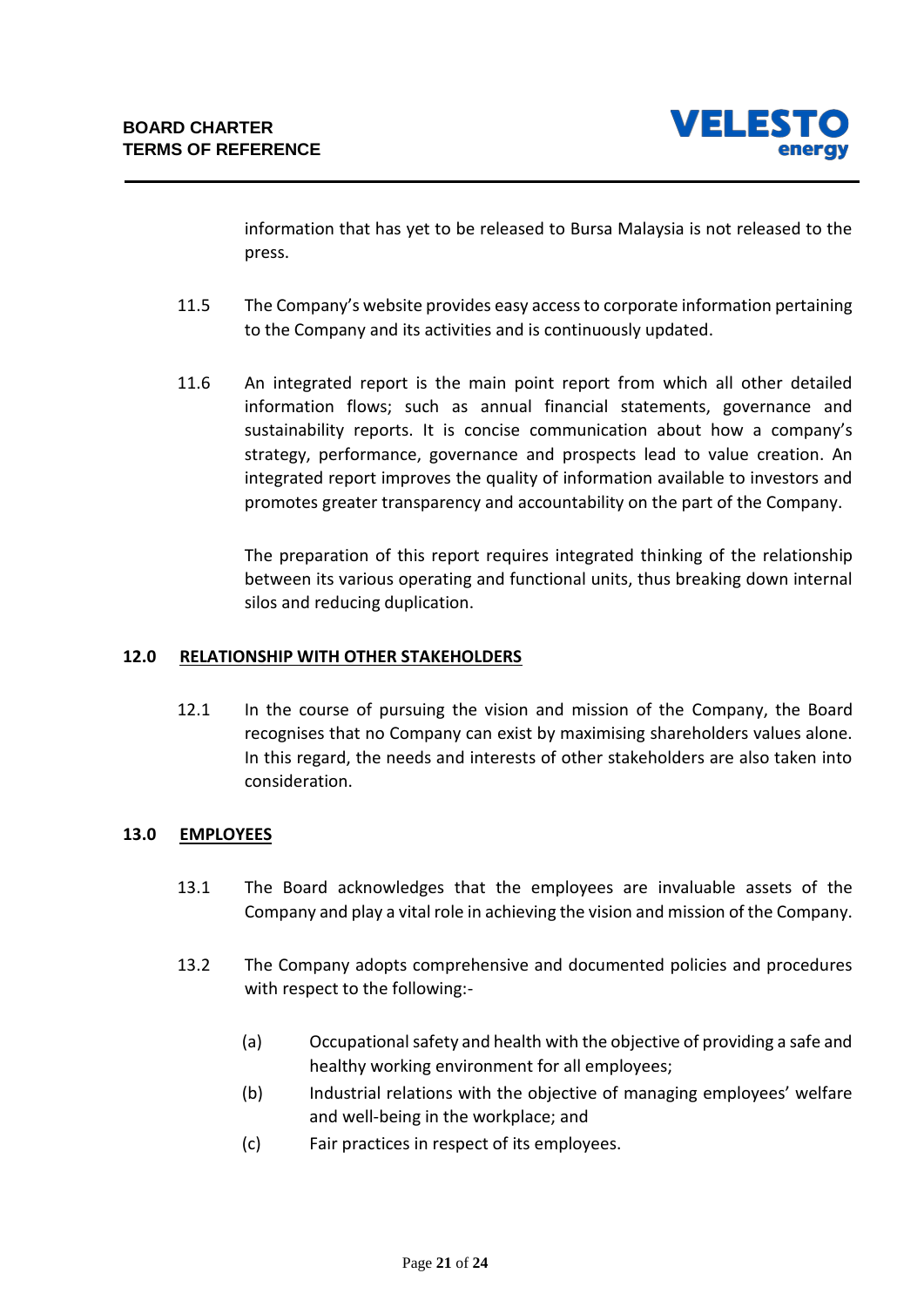

## **14.0 ENVIRONMENT**

- 14.1 The Board acknowledges the need to safeguard and minimise the impact to the environment in the course of achieving the Company's vision and mission.
- 14.2 The Company adopts comprehensive and documented policies and procedures as part of its commitment to protect the environment and contribute towards sustainable development.
- 14.3 The Company supports initiatives on environmental issues.

#### **15.0 SOCIAL RESPONSIBILITY**

- 15.1 The Board acknowledges that the Company should play an important role in contributing towards the welfare of the community in which it operates.
- 15.2 The Company adopts comprehensive and documented policies and procedures towards responsible marketing and advertising of its products and services.
- 15.3 The Company supports charitable causes and initiatives on community development and welfare projects.

#### **16.0 COMPANY SECRETARY**

- 16.1 The responsibility of the modern day Company Secretary has evolved from merely advising on administrative matters to now advising Boards on governance matters. The Company Secretary through the Chairman plays an important role in good governance by helping the Board and its Committees to function effectively and in accordance with their Terms of Reference and best practices.
- 16.2 The Board appoints the Company Secretary, who plays an important advisory role, and ensures that the Company Secretary fulfils the functions for which he/she has been appointed.
- 16.3 The roles and responsibilities of a Company Secretary include, but are not limited to the following:-
	- (a) Manage all Board and Committee meeting logistics, attend and record minutes of all Board and Committee meetings and facilitate Board communication;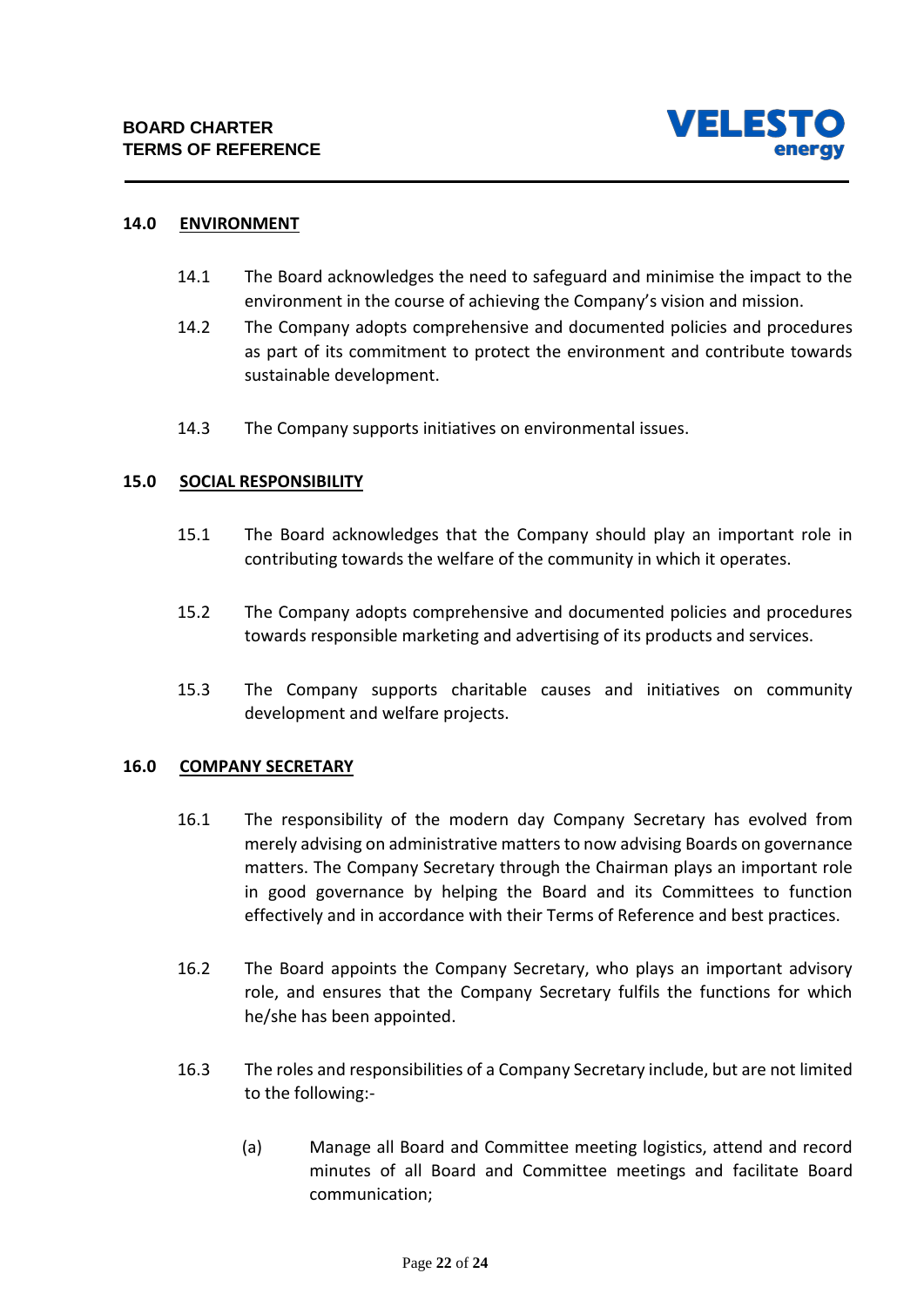

- (b) Advise the Board on its roles and responsibilities;
- (c) Facilitate the orientation of new Directors and assist in Director training and development;
- (d) Advise the Board on corporate disclosures and compliance with company and securities regulations and listing requirements;
- (e) Manage processes pertaining to the annual shareholder meeting;
- (f) Monitor corporate governance development and assist the Board in applying governance practices to meet the board's needs and stakeholders' expectations; and
- (g) Serve as a focal point for stakeholders' communication and engagement on corporate governance issues.
- 16.4 The Company Secretary is a central source of information and advice to the Board and its Committees on issues relating to compliance with laws, rules, procedures and regulations affecting the Company.
- 16.5 The Company Secretary has the responsibility of ensuring that relevant procedures relating to the appointments of new Directors are properly executed.
- 16.6 The Board members have unlimited access to the professional advice and services of the Company Secretary, which should include advice on:-
	- (a) disclosure of interest in securities;
	- (b) disclosure of any conflict of interest in a transaction involving the Company;
	- (c) prohibition on dealing in securities; and
	- (d) restrictions on disclosure of price-sensitive information.
- 16.7 The Company Secretary must keep abreast of, and inform the Board of current governance practices.
- 16.8 A suitably qualified Company Secretary possesses the knowledge and experiences to carry out his functions. These may include knowledge in company and securities law, finance, governance, company secretaryship and other areas of compliance such as the listing requirements. The Company Secretary should undertake continuous professional development.